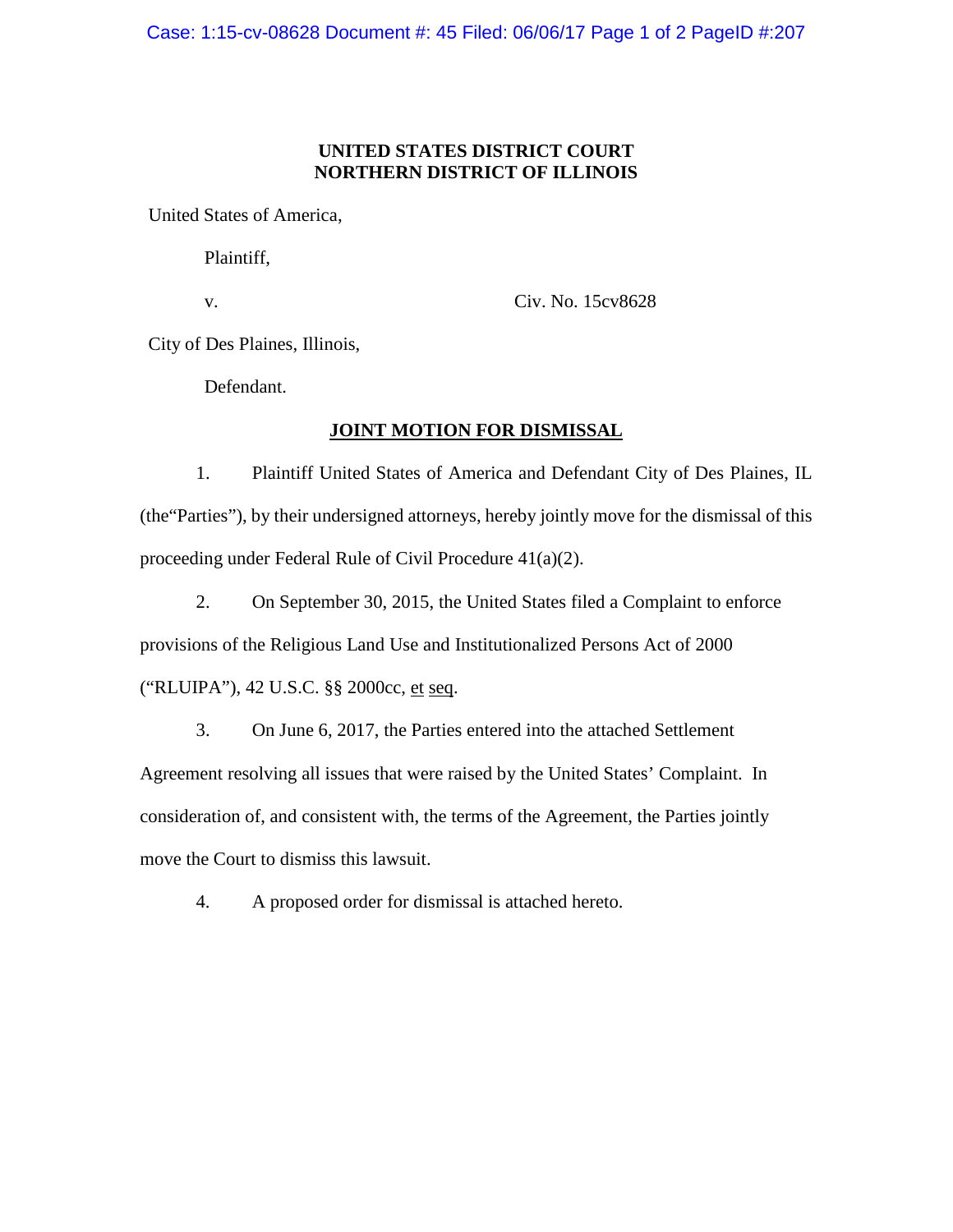Case: 1:15-cv-08628 Document #: 45 Filed: 06/06/17 Page 2 of 2 PageID #:208

Dated:  $\sqrt{y_1e^2 + 2017}$ 

For the United States:

JOEL R. LEVIN **Acting United States Attorney** Northern District of Illinois

PATRICK W JOHNSON Assistant United States Attorneys Northern District of Illinois 219 South Dearborn Street,  $9<sup>th</sup>$  Floor Chicago, Illinois 60604 Phone: (312) 353-5327 Fax:  $(312) 886 - 3501$ 

T.E. WHEELER II **Acting Assistant Attorney General** Civil Rights Division

**SAMEENA SHINA MAJEED** 

Chief TIMOTHY J. MORAN Deputy Chief RYAN G. LEE **Trial Attorney** Housing and Civil Enforcement Section Civil Rights Division U.S. Department of Justice 950 Pennsylvania Avenue NW Northwestern Building, 7th Floor Washington, DC 20530 Phone: (202) 305-3109 Fax: (202) 514-1116

Attorneys for Plaintiff United States of America

For the City of Des Plaines:

Pe far Threducen

PETER FRIEDMAN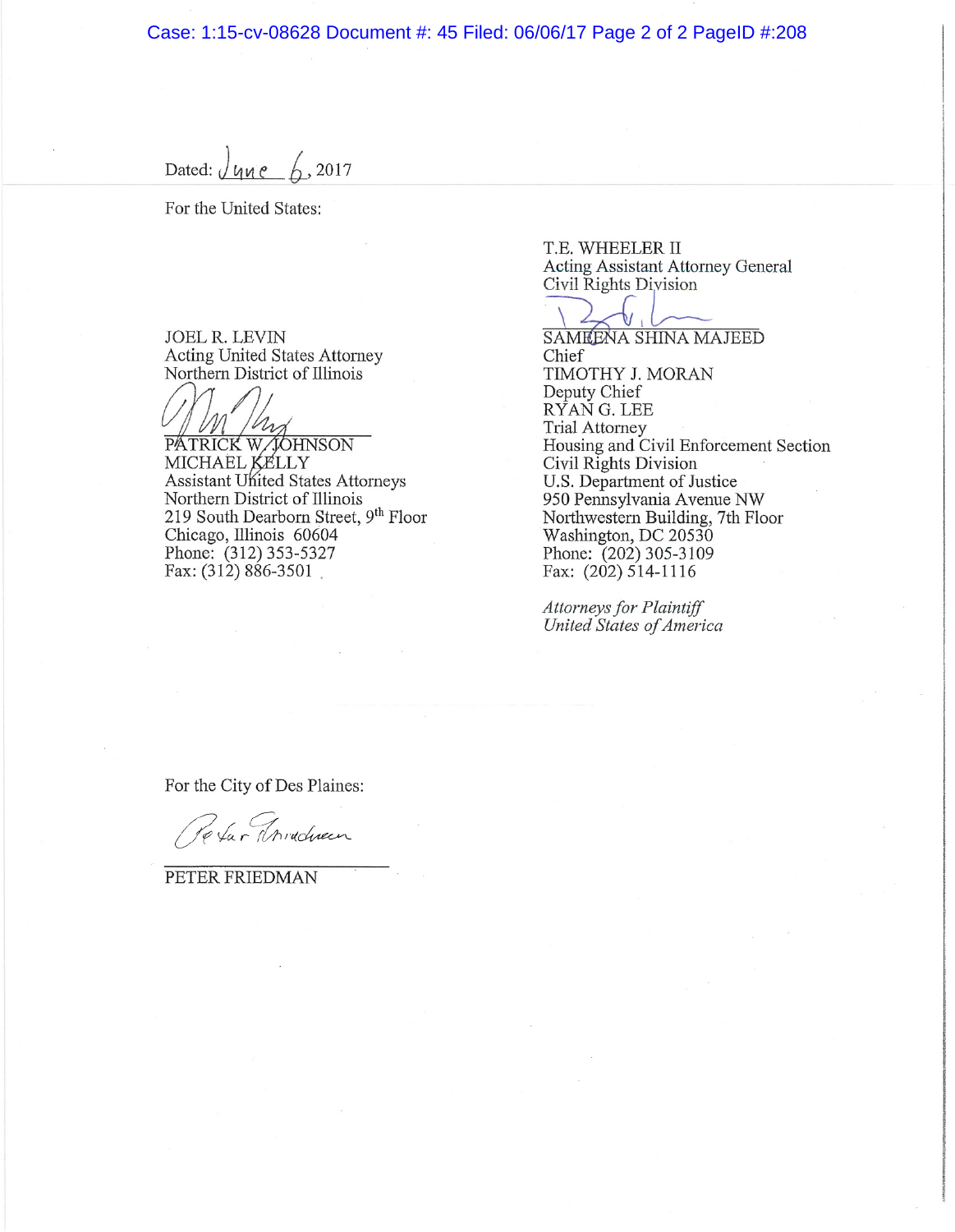## *United States v. City of Des Plaines, Illinois* **(N.D. Ill.) 15-CV-8628**

# **SETTLEMENT AGREEMENT BETWEEN THE UNITED STATES OF AMERICA AND THE CITY OF DES PLAINES**

# **I. INTRODUCTION**

1. This Settlement Agreement ("Agreement") is entered between the United States of America ("United States") and Defendant City of Des Plaines, Illinois ("Des Plaines" or "City").

2. The United States initiated an action on September 30, 2015, to enforce provisions of the Religious Land Use and Institutionalized Persons Act of 2000 ("RLUIPA"), 42 U.S.C. §§ 2000cc, et seq.

3. Defendant Des Plaines is a home rule municipal corporation and political subdivision of the State of Illinois. The City has the authority to regulate and restrict the use of land and structures within its corporate boundaries, including granting and denying applications for rezonings, map amendments, and conditional use permits ("CUPs").

4. The City is governed by the Des Plaines City Council, composed of eight aldermen and a mayor. The mayor presides at City Council meetings but votes only as authorized by law. The City's Plan Commission is composed of five members and serves as an advisory body to the City Council on many land use and development matters. The Plan Commission recommendations are presented to the City Council for final approval.

5. The City's requirements for evaluating rezoning requests are set forth in Section 12-3-7 of its zoning ordinance.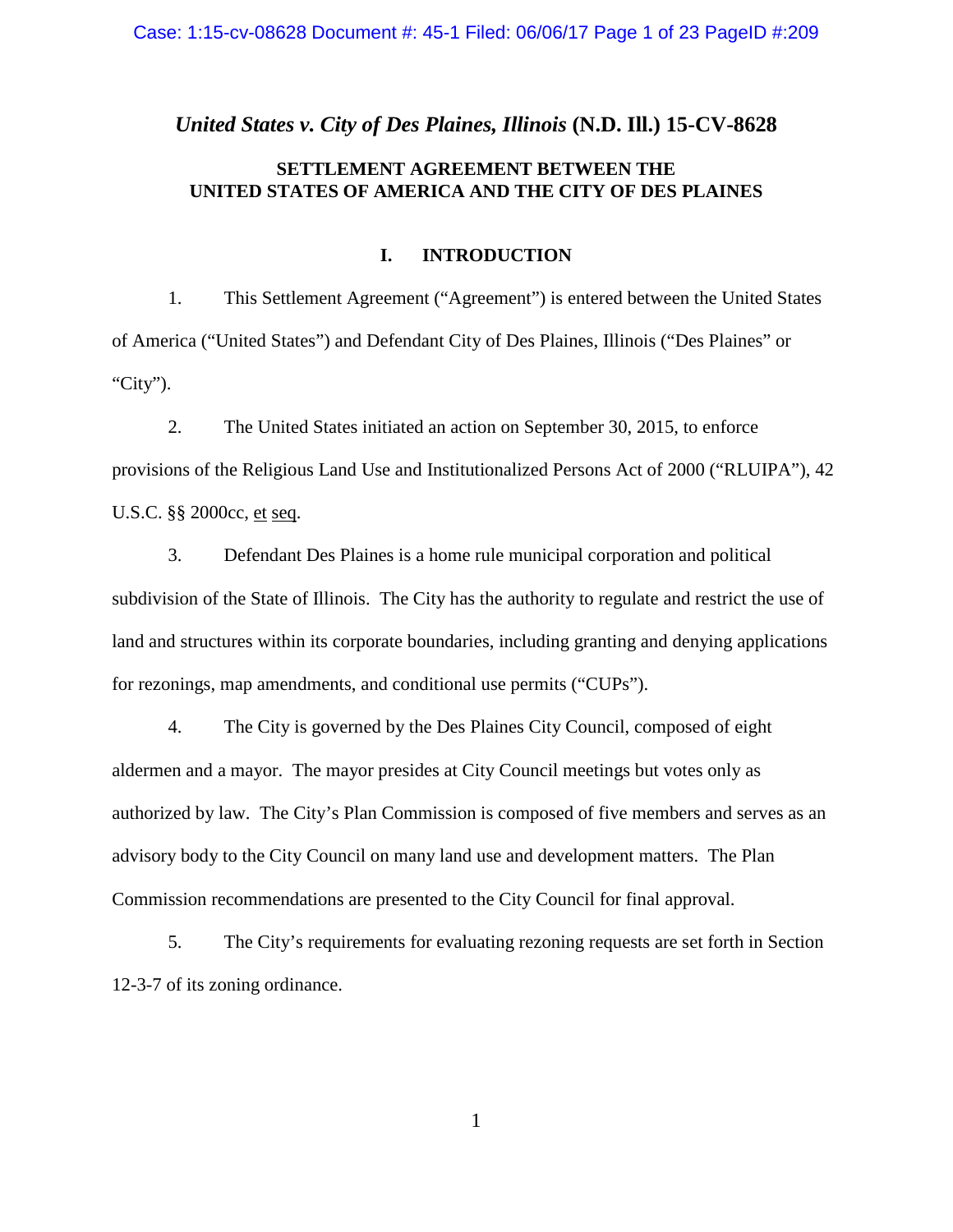#### Case: 1:15-cv-08628 Document #: 45-1 Filed: 06/06/17 Page 2 of 23 PageID #:210

6. The Society of American Bosnians and Herzegovinians (formerly known as the American Islamic Center) ("Society") is a Bosnian Muslim religious organization that has been in existence since 2012.

7. In 2013, the Society learned of the property at 1645 Birchwood Avenue, Des Plaines, IL ("Property"). The Society concluded that the Property could serve as a viable place of worship, had sufficient parking spaces, adequate space for worship, was in good physical condition, and was affordable.

8. In February 2013, the Society entered into a purchase agreement to acquire the Property. The purchase agreement was conditioned on the Society obtaining a rezoning of the land to allow for a Place of Worship.

9. On May 19, 2013, the Society submitted an application for a rezoning of the land from M-2 (manufacturing) to I-1 (institutional), pursuant to Section 12-3-7 of the City's zoning ordinance ("Rezoning Request").

10. On June 10, 2013, the Plan Commission recommended unanimously (3-0) that the City Council grant the Rezoning Request.

11. On July 15, 2013, the City Council voted 5-3 to deny the Rezoning Request, and on August 5, 2013, voted 5-3 to adopt a resolution denying the Rezoning Request. The Society's contract to purchase the Property was contingent upon obtaining the rezoning, and the contract was terminated as a result of the denial. The Society filed a federal complaint against the City in September 2013 raising RLUIPA claims and other federal and state-law claims. Concurrently with this settlement between the United States and the City, the Society and the City reached a separate agreement to resolve the Society's lawsuit, including its claims for monetary damages.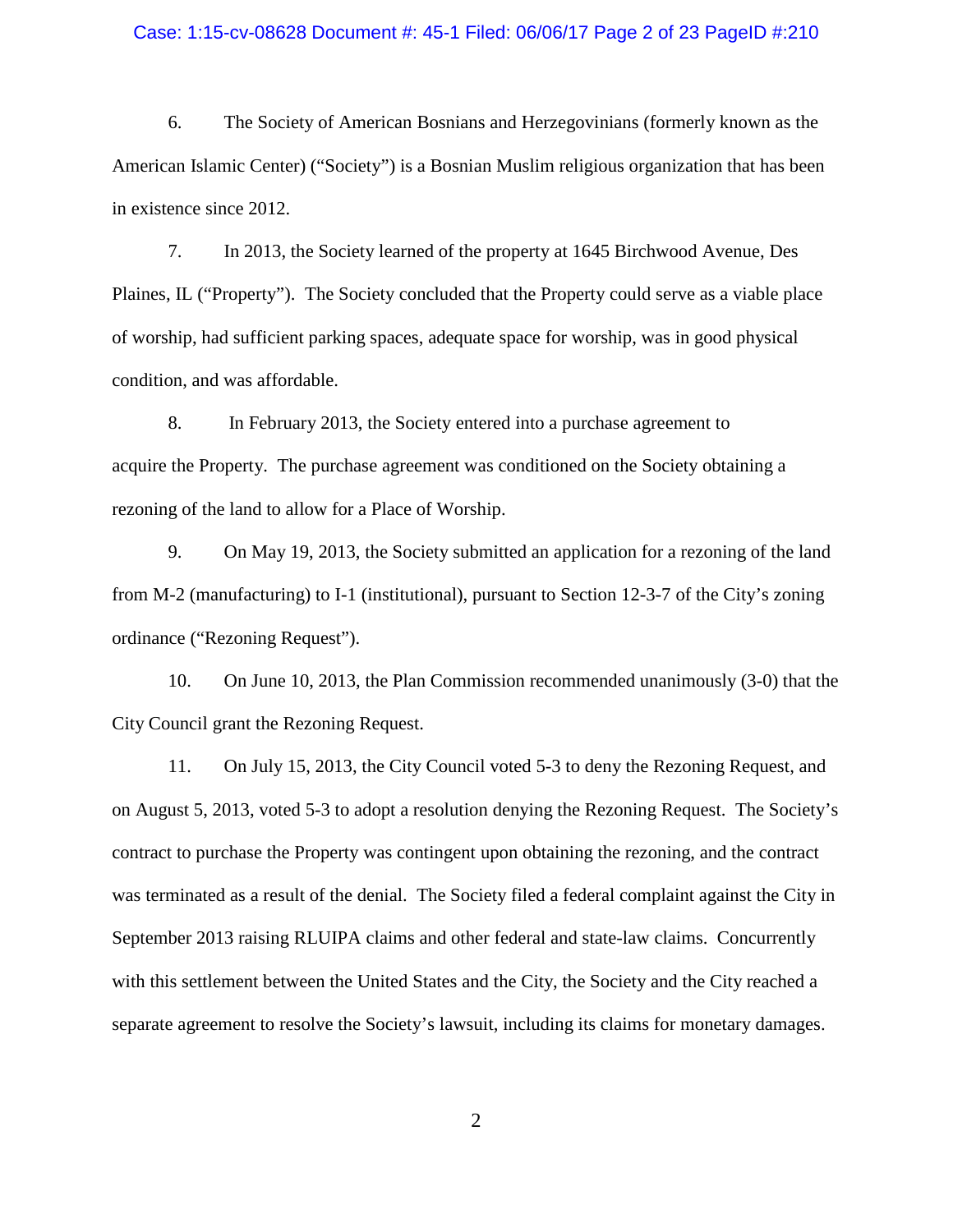#### Case: 1:15-cv-08628 Document #: 45-1 Filed: 06/06/17 Page 3 of 23 PageID #:211

12. The United States filed its own Complaint on September 30, 2015. The United States' Complaint claims that the City's denial of the Rezoning Request constitutes the imposition or implementation of a land use regulation that imposes a substantial burden on the Society's religious exercise, which burden is not in furtherance of a compelling governmental interest and/or is not the least restrictive means of furthering such interest, in violation of Section 2(a) of RLUIPA, 42 U.S.C. § 2000cc(a). The United States' claim is based upon allegations that the Society's members, as a result of the denial of its Rezoning Request, would have been limited in their ability to exercise their religion, including the inability to worship together, because of the lack of adequate facilities and adequate parking at those facilities.

13. The United States' Complaint further claims that the City's denial of the Rezoning Request constitutes the imposition or implementation of a land use regulation that treats a religious assembly or institution on less than equal terms with a nonreligious assembly or institution in violation of Section 2(b)(1) of RLUIPA, 42 U.S.C. § 2000cc(b)(1). The United States' claim is based upon allegations that the City has treated applications by nonreligious groups better than it treated the Society's application.

14. The United States' Complaint further claims that the City's denial of the Rezoning Request constitutes discrimination on the basis of religion or religious denomination in violation of Section 2(b)(2) of RLUIPA, 42 U.S.C. § 2000cc(b)(2). The United States' claim is based upon allegations that the City treated applications by non-Muslim religious groups better than it treated the Society's application on the basis of parking requirements and tax-exempt status, and that it departed from its normal practices and procedures in the treatment and denial of the Rezoning Request.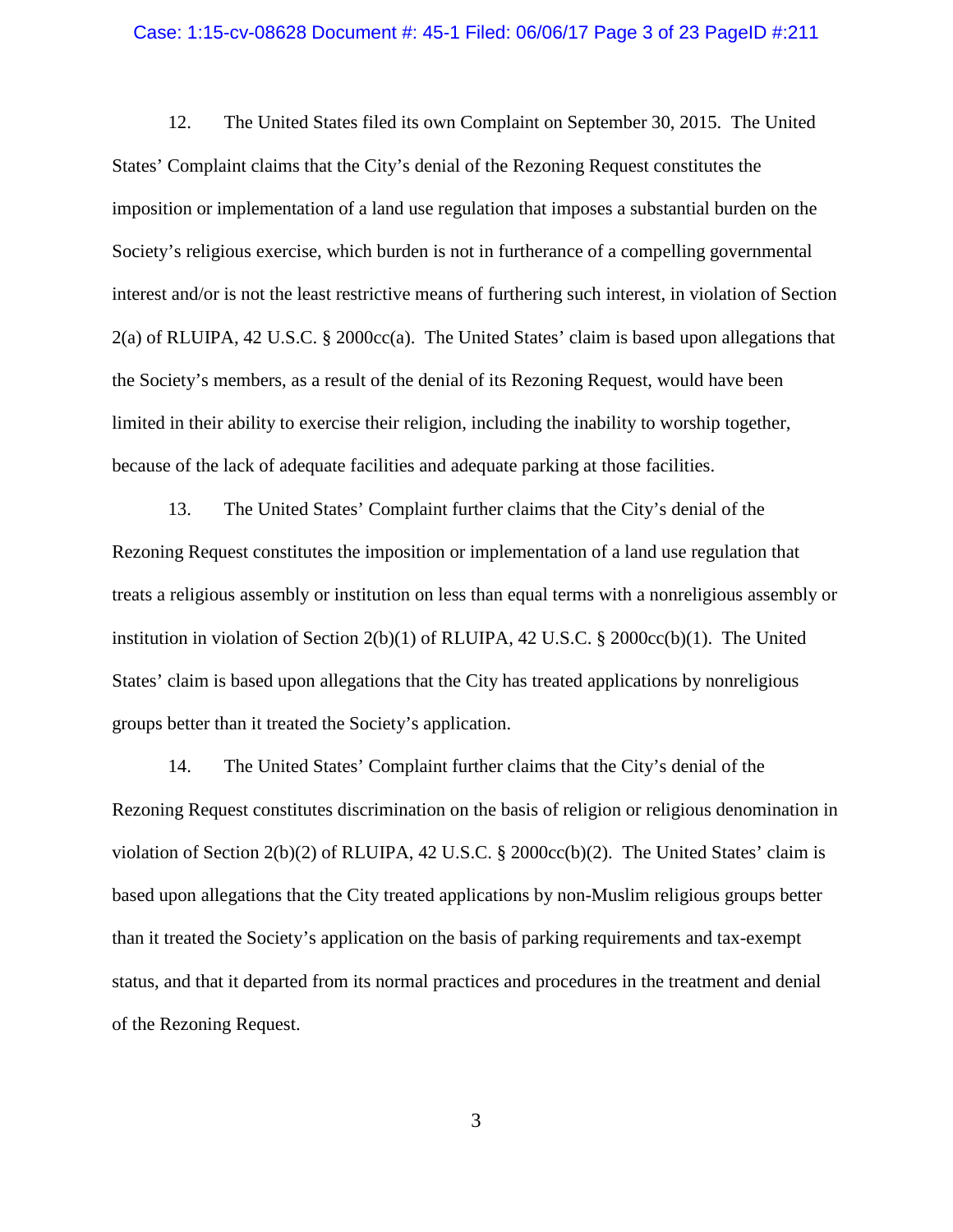### Case: 1:15-cv-08628 Document #: 45-1 Filed: 06/06/17 Page 4 of 23 PageID #:212

15. After the United States filed its complaint, the Property was sold to a third party. In September 2016, after renewing its search, the Society found and purchased an alternative property in Franklin Park, Illinois,a suburb located just south of the City. The Society currently uses this Franklin Park property as a place of worship.

16. After completing discovery in May 2016, the United States and the City both moved for summary judgment relating to the United States' claims. On February 26, 2017, the United States District Court for the Northern District of Illinois denied both sides' motions for summary judgment. See ECF No. 37.

17. The United States and the City (collectively, "Parties") agree that the controversy should be resolved without any admission of wrongdoing by the City and without further proceedings or an evidentiary hearing.

18. The Parties, having the mutual goal of ensuring that the City complies with RLUIPA, and desiring to settle this action agree to enter into this Agreement to resolve all issues that were raised by the United States' Complaint. The Parties agree that this Agreement is in the public interest because it promotes effective, non-discriminatory treatment of religious land use applications in the City, and avoids the diversion of resources to adversarial litigation. In consideration of, and consistent with, the terms of the Agreement, the United States agrees to move jointly with the City for dismissal of the lawsuit entitled *United States v. Des Plaines*, No. 15cv8628 (N.D. Ill.). The Parties agree and acknowledge that this consideration is adequate and sufficient.

19. This Agreement is a compromise and settlement of disputed claims, and does not constitute a determination of entitlement or liability with respect to the claims asserted in the United States' Complaint. Nothing herein shall be interpreted or construed as any weakness of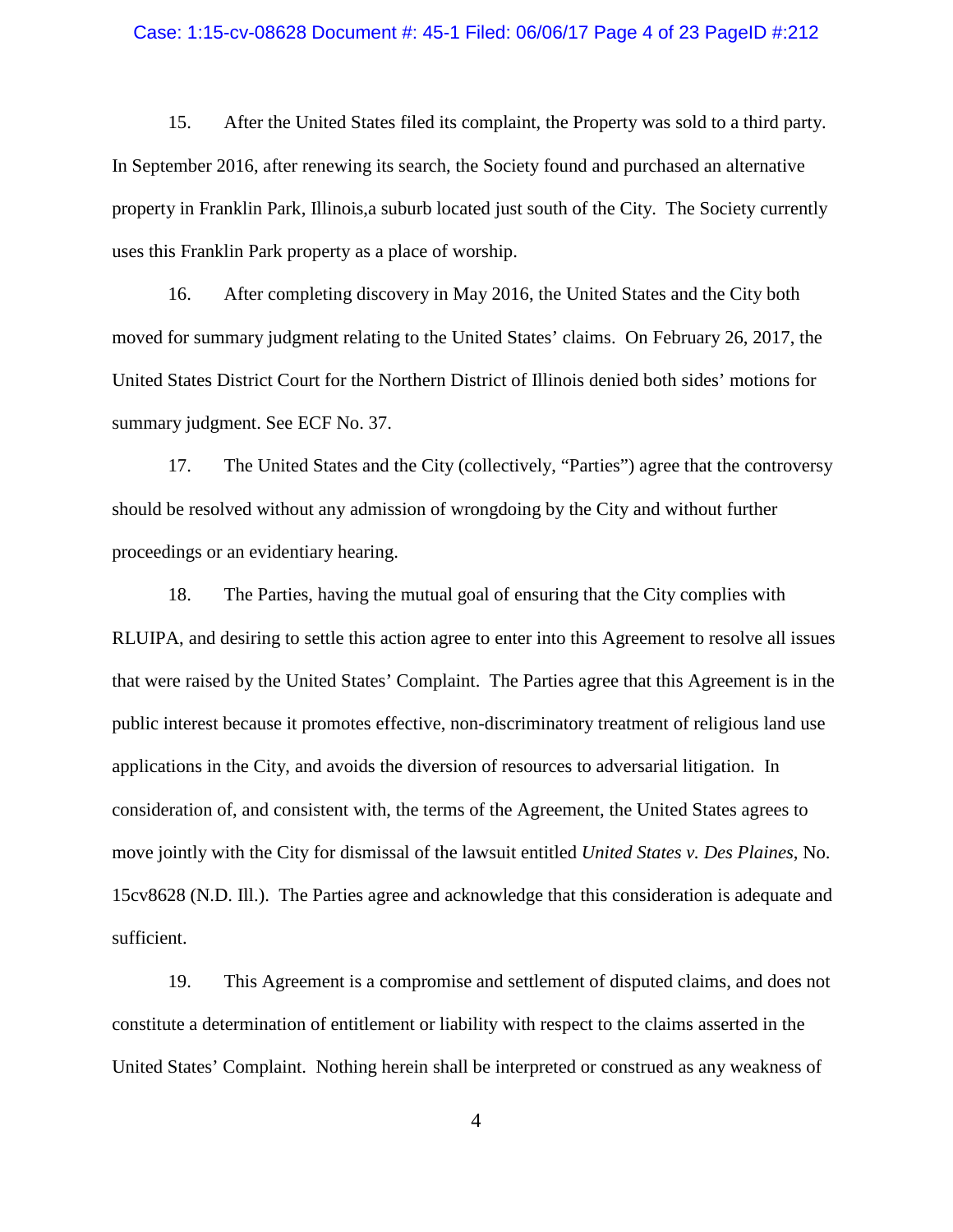#### Case: 1:15-cv-08628 Document #: 45-1 Filed: 06/06/17 Page 5 of 23 PageID #:213

proof on the part of the United States concerning its claims asserted in the Complaint. Nothing herein shall be interpreted or construed as an acknowledgement, admission, or evidence of liability on the part of the City with respect to the claims of the United States.

### **II. GENERAL PROHIBITIONS**

- 20. For the term of this Agreement, the City shall comply with RLUIPA by not
	- a. Imposing or implementing any land use regulation in a manner that, within the meaning of RLUIPA, imposes a substantial burden on the religious exercise of any person, including a religious assembly or institution, unless the City can demonstrate that imposition of that burden furthers a compelling governmental interest and is the least restrictive means of furthering that compelling governmental interest;
	- b. Imposing or implementing a land use regulation in a manner that treats a religious assembly on less than equal terms with a nonreligious assembly;
	- c. Discriminating against a religious assembly on the basis of religion or religious denomination;
	- d. Otherwise engaging in any conduct that violates RLUIPA.

## **III. CONSIDERATION OF ZONING APPLICATIONS FOR PLACES OF WORSHIP**

21. In evaluating whether any rezoning, conditional use permit, or other application for zoning relief related to a proposal to build, use, or expand a place of worship should be approved, the City shall comply with RLUIPA by not:

> a. Imposing requirements that are more stringent than the applicable standards and criteria set forth in the City's Zoning Ordinance, including, but not limited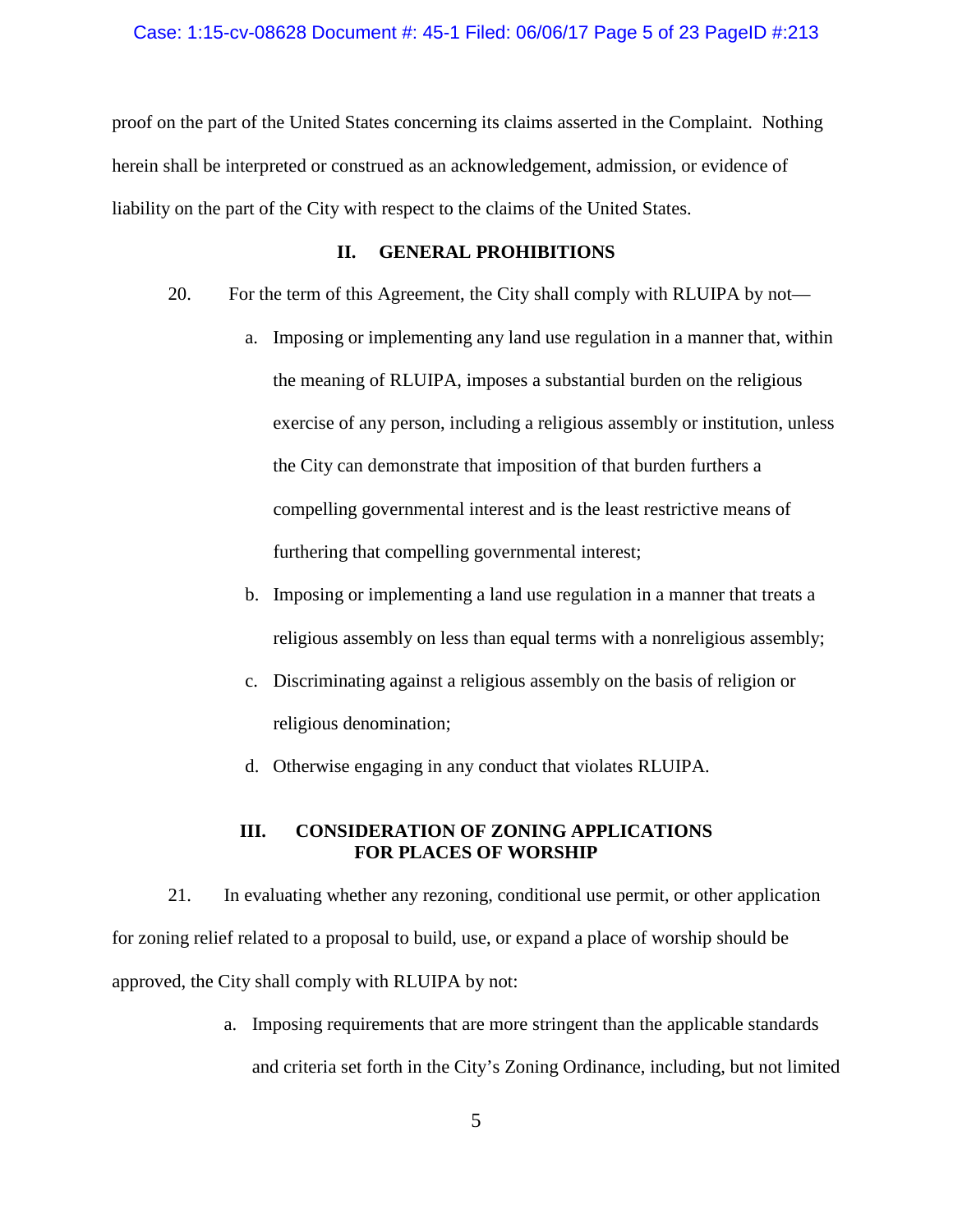to, (i) requiring a place of worship to provide more off-street parking spaces than is required under Section 12-9-7 of the City's zoning ordinance.

- b. Using the size, attendance, appearance, experiences, activities or reputation of other places of worship of the same religion or denomination as the basis, in whole or in part, for denying the application;
- c. Considering whether persons expected to attend religious services or events are, or are not, residents of the City;
- d. Considering whether approval of the application would have a potential impact on tax revenue; or
- e. Imposing or applying standards or criteria that differ significantly from those applied to other places of worship or assembly, including, but not limited to, aesthetic standards, safety measures (including the use of a fence for differently adjacent uses), traffic analysis and projected attendance.

## **IV. NOTICE TO PUBLIC AND COMPLAINT PROCEDURES**

22. Within 60 days after the Effective Date of this Agreement, the City shall implement the following procedures to ensure notice to the public of this Agreement and its requirements:

> a. *Signage*. The City shall post and maintain a printed sign at the main entrances of the City Hall and the Planning Office. The sign shall state in bold, block letters, at least one half-inch high, that the City of Des Plaines does not apply its land use regulations in a manner that imposes a substantial burden on the religious exercise of a person, including a religious assembly or institution, unless it is in furtherance of a compelling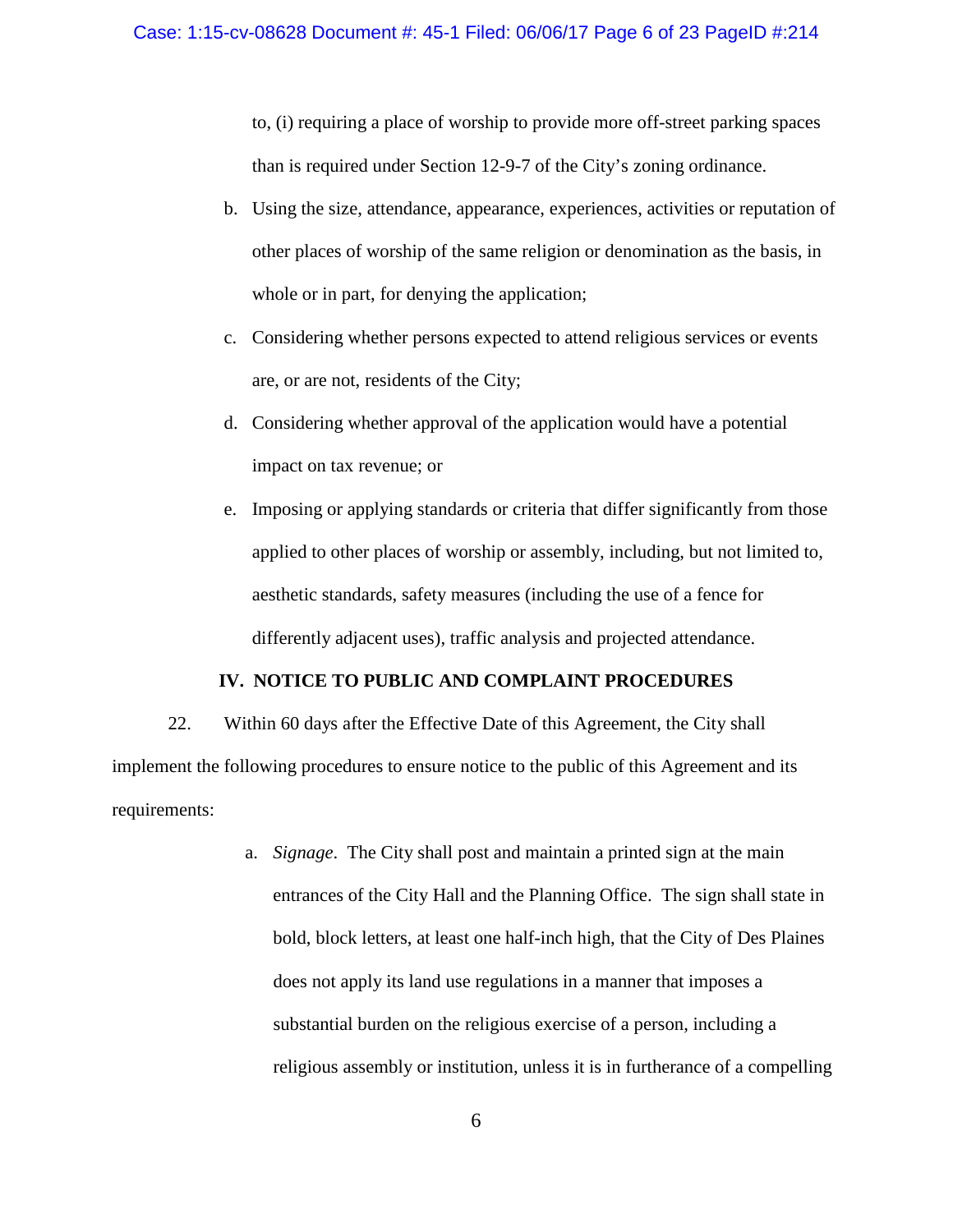governmental interest and imposed in the least restrictive means, or treat religious assemblies or institutions on less than equal terms with nonreligious assemblies or institutions, or otherwise discriminate against religious assemblies on the basis of religion or religious denomination. The sign shall also state that the City has entered into this Agreement and shall provide a copy of it to any person upon request. The remaining text of this sign shall conform to Appendix A;

b. *Internet Posting*. For 180 days following the Effective Date of this Agreement, the City shall post and maintain on the first page of its Internet home page [\(http://www.desplaines.org\)](http://www.desplaines.org/) a prominent link to a notice stating the following in type equivalent in size to the majority of other type on the page. The notice shall read, "Consistent with the United States Constitution and the Religious Land Use and Institutionalized Persons Act of 2000 (RLUIPA), the City of Des Plaines does not apply its land use regulations in a manner that imposes a substantial burden on the religious exercise of a person, including a religious assembly or institution, unless it is in furtherance of a compelling governmental interest and imposed in the least restrictive means, does not apply its land use regulations in a manner that treats religious assemblies or institutions on less than equal terms with nonreligious assemblies or institutions, and does not impose or implement land use regulations that discriminate against any religious assembly on the basis of religion or religious denomination. Information about a Settlement Agreement resolving a lawsuit brought against the City of Des Plaines by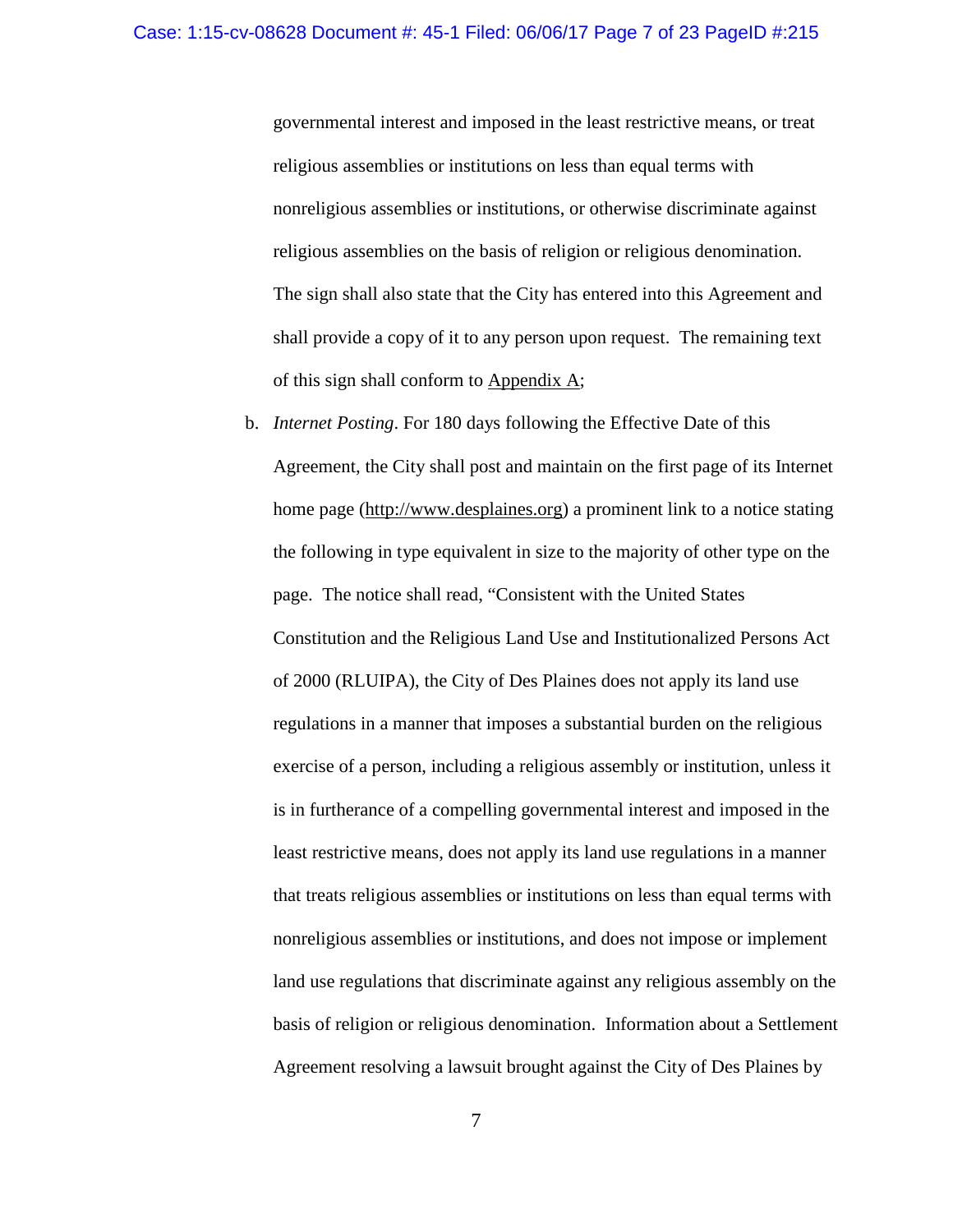#### Case: 1:15-cv-08628 Document #: 45-1 Filed: 06/06/17 Page 8 of 23 PageID #:216

the United States under RLUIPA is available here." The words "available here" shall contain a link that connects interested persons to a full text of a notice that shall conform with Appendix A.

- c. *Notice to Past Religious Use Applicants*. The City shall provide notice of this Agreement to every applicant since January 1, 2010, that applied for and was denied a CUP, rezoning, variance, special exemption, or any other land use determination, concerning the religious use of property. The notice shall explain why the City is contacting them and shall indicate that the City will make a copy of this Settlement Agreement available. A copy of the form for this notice is provided in Appendix A.
- d. *Notice to Future Religious Use Applicants*. Upon receipt of an application or inquiry about a CUP, rezoning, variance, special exemption, or other land use determination, concerning the religious use of property, the City shall provide to the applicant or the person inquiring about the application process a document that describes the application process. The City shall provide to the applicant or the person inquiring a form describing their rights under RLUIPA. The language of the form shall conform to Appendix B.

23. Within 90 days of the Effective Date of this Agreement, the City shall institute a process by which to address complaints by any person who believes that the City, either officially or through any one of its officers, employees, or agents, may have violated RLUIPA. Upon complaint by such a person, the City, through designated non-clerical employees, shall offer to provide a written form to the complainant, and shall provide that form upon request. A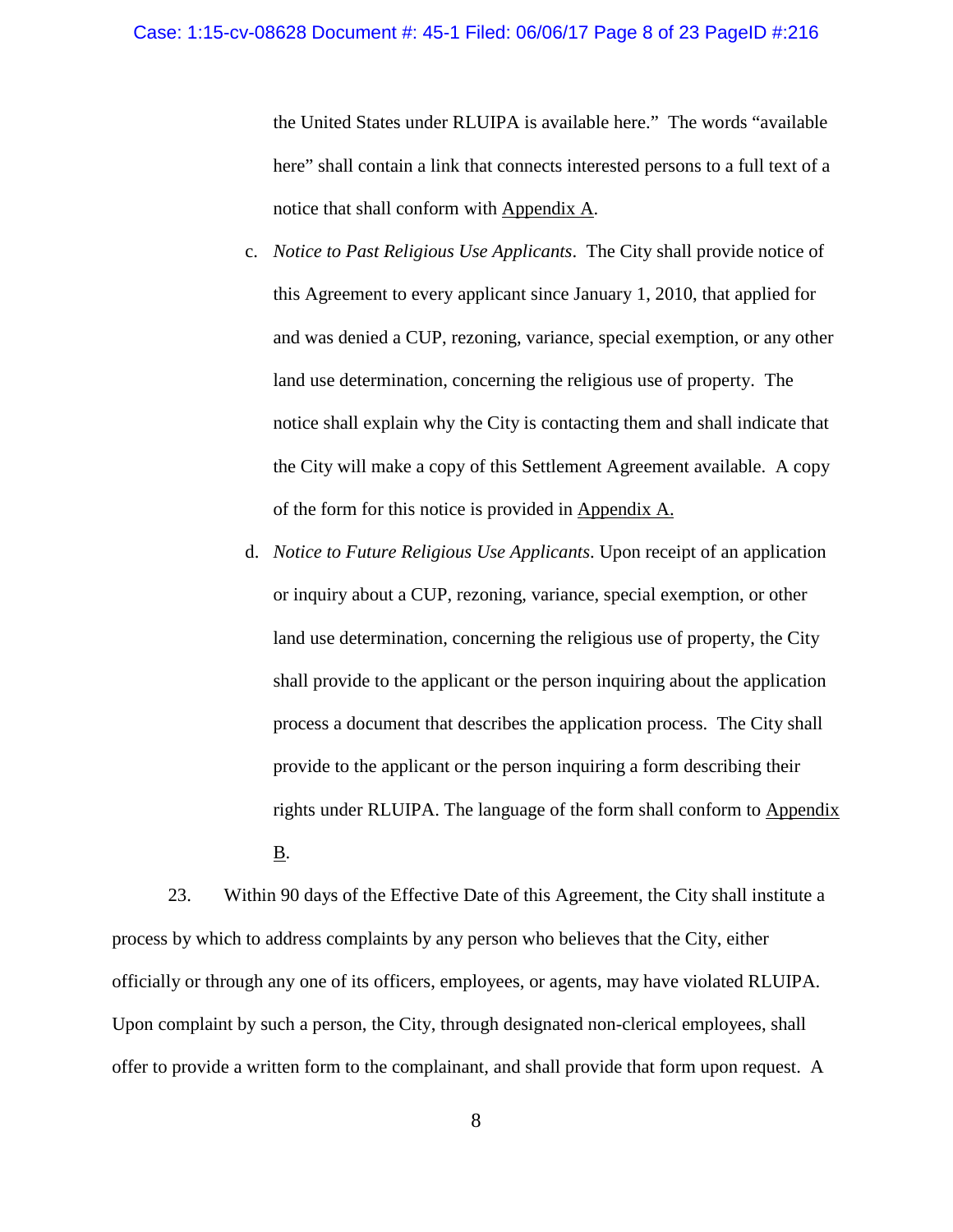#### Case: 1:15-cv-08628 Document #: 45-1 Filed: 06/06/17 Page 9 of 23 PageID #:217

copy of this form is attached as Appendix C. If the complaint is written, the City shall accept and maintain as records the original complaint and any proposed or actual action taken by the City in response to the complaint. If the complaint is oral, the City, through designated nonclerical employees, shall prepare a written summary of the complaint, along with the name, address, phone number, and other identifying information of the complainant and any proposed or actual action taken by the City in response to the complaint. Upon receiving any complaint, the City shall offer to provide the complainant a copy of this Agreement, and shall provide a copy of or link to this Agreement to the complainant upon request.

### **V. TRAINING**

24. Within 60 days after the Effective Date of this Agreement, the City shall undertake and complete the following actions for all non-clerical persons with responsibilities relating to the implementation and enforcement of the City's zoning or land use regulations, including managerial employees of the City; all members of the City Council, including the Mayor; the City Manager; the Assistant City Manager; Community and Economic Development Department officers and employees, excluding clerical staff; all members of the City's Legal Department, excluding clerical staff; Plan Commission members; and all code compliance officers and employees, excluding clerical staff (collectively, "Covered City Personnel"). Such program shall include:

> a. Furnishing to each Covered City Personnel a copy of this Agreement, and informing the Personnel, in person, of the duties of the City Manager, the Department of Community and Economic Development, Legal Department, Plan Commission members, City Council members and the code compliance Department under this Agreement; and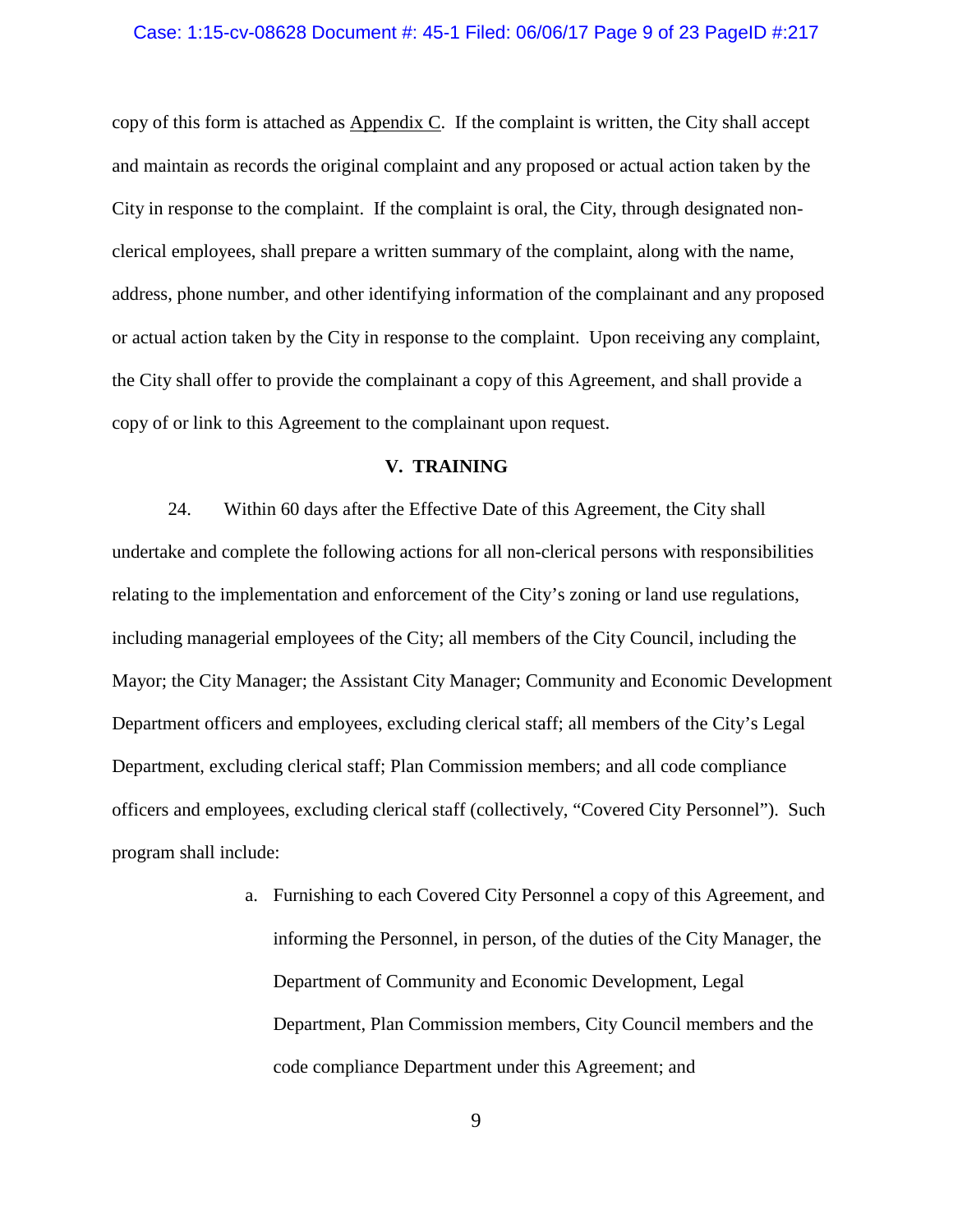b. Securing a signed statement, appearing at Appendix D, from each Covered City Personnel stating that he or she has received, has read, and understands this Settlement Agreement and the policy of RLUIPA compliance mandated by this Agreement, and further understands that a violation of this Agreement may result in civil action against the City.

25. Each person who becomes a Covered City Personnel shall, within 15 days after joining the City, be given a copy of, and be required to read, this Settlement Agreement, and shall sign the statement appearing at Appendix D.

26. Within 90 days after the Effective Date of this Agreement, the City shall provide training on the requirements of RLUIPA to all Covered City Personnel. The training shall be conducted by a qualified person or organization selected by the City Attorney and approved in advance by the United States, which approval shall not be unreasonably withheld. Within 120 days after the Effective Date of this Agreement, the City shall secure and deliver to counsel for the United States a written certification of each individual's attendance at the RLUIPA training, together with a copy of all training materials, including but not limited to a course syllabus, outline, or other written handouts. The City shall pay all training costs. The City shall be allowed one 30-day extension to complete the required training in the event it is unable, despite good faith efforts, to achieve 100 percent participation during the initial 90-day period.

## **VI. REPORTING, RECORD-KEEPING, AND MONITORING**

27. Within 180 days after the Effective Date of this Agreement and every six months thereafter for the term of this Agreement, the City shall send a report evidencing its compliance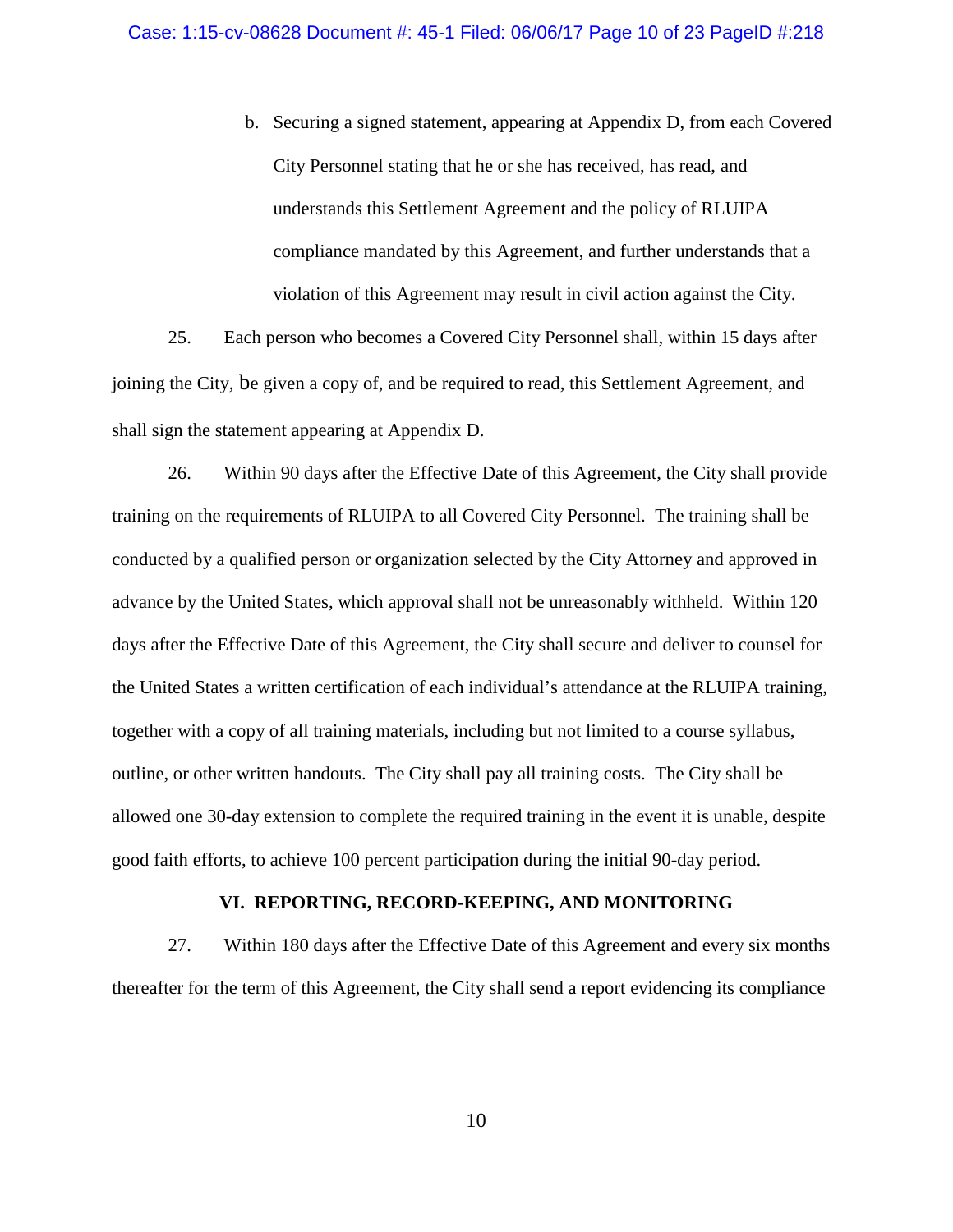#### Case: 1:15-cv-08628 Document #: 45-1 Filed: 06/06/17 Page 11 of 23 PageID #:219

with this Agreement to counsel for the United States, except that the last report shall be filed 60 days prior to the third anniversary of the Agreement.<sup>[1](#page-12-0)</sup> This report shall consist of the following:

- a. A signed declaration by the City Manager stating that the City has complied with Sections II-V of this Agreement;
- b. Appropriate documentary evidence, including but not limited to the text of all new policies or procedures implemented as a result of this Agreement, demonstrating the City's compliance with Sections II-V of this Agreement; and
- c. Copies of all signed statements from each person described in paragraphs 24 and 25 of this Agreement.

28. The City shall notify the United States in writing within 30 days of all amendments to the City's zoning code that have been approved by the City and that directly affect religious land use. The notification shall include copies of all such approved amendments, which copies shall be maintained by the City.

29. The City shall maintain copies of all written applications that seek the City's consideration or approval of any land use for religious purpose. Such applications include, without limitation, CUPs, applications for rezoning, variances, special permits, renewals of permits, special exemptions, and zoning text amendments. The City shall advise the United States in writing within 30 days after the disposition of any such application.

<span id="page-12-0"></span> $\frac{1}{1}$  $<sup>1</sup>$  For purposes of this Agreement, all submissions to the United States or its counsel should be submitted to: Chief,</sup> Housing and Civil Enforcement Section, Civil Rights Division, United States Department of Justice, 950 Pennsylvania Avenue, N.W., Washington, D.C. 20530, Attn: DJ# 210-23-19, Fax: 202-514-1116, or as otherwise directed by the United States.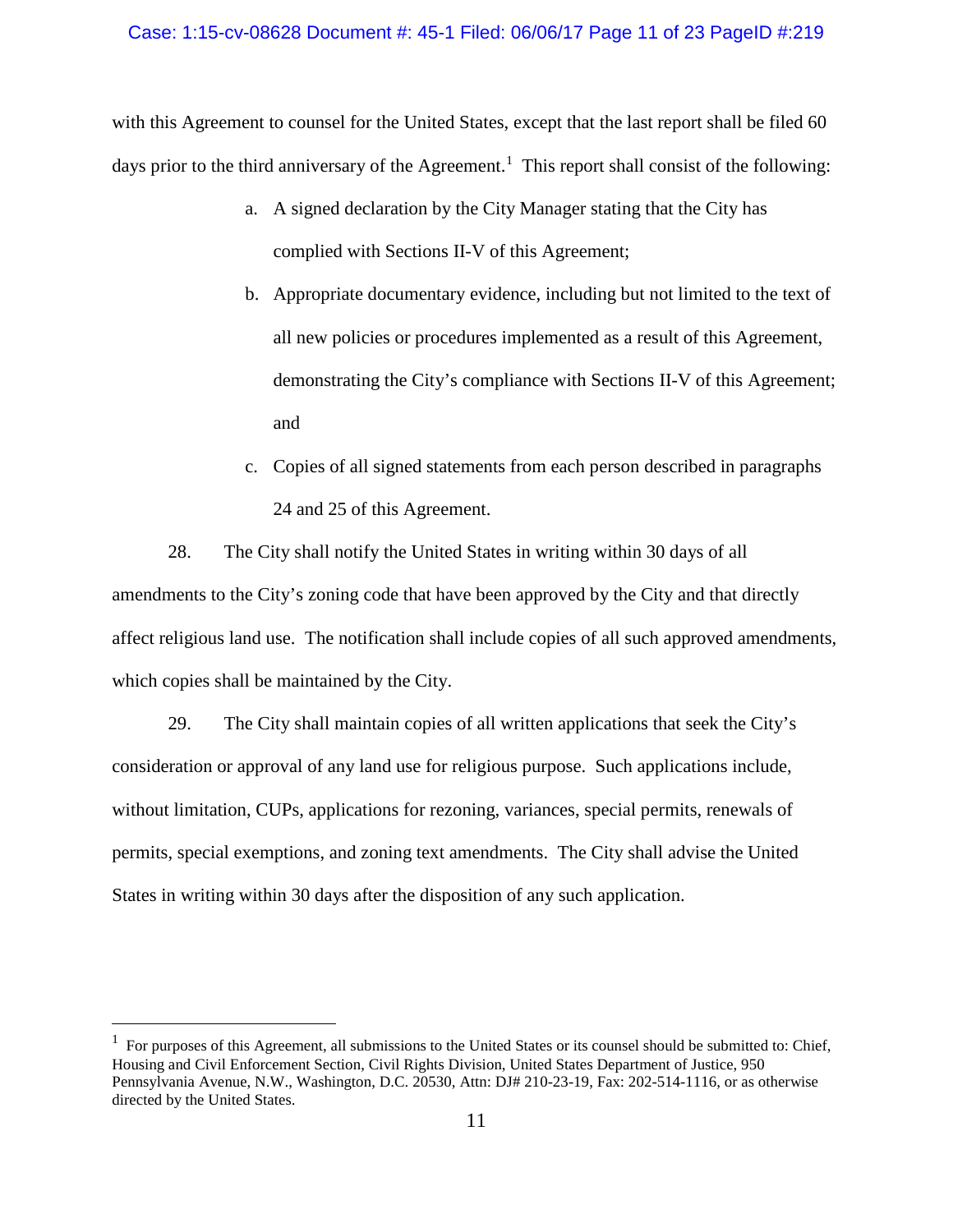#### Case: 1:15-cv-08628 Document #: 45-1 Filed: 06/06/17 Page 12 of 23 PageID #:220

30. The City shall maintain copies of all written complaints it receives concerning any alleged restriction or prohibition by the City of, or interference with, the use of land in the City for religious purposes. If the complaint is oral, the City shall prepare a written summary of it, including appropriate information identifying the complainant (unless anonymous) and the substance of the complaint. The City shall notify the United States within 30 days after receipt of any such written or oral complaint and provide a summary of the complaint. The City shall also notify the United States in writing within 30 days after the City's response to any such complaint and provide a summary of the response.

31. The City shall retain all records related to this litigation.

## **VII. INSPECTION OF RECORDS**

32. Upon no less than 30 days' written notice by counsel for the United States to counsel for the City, the City shall permit representatives of the United States to inspect and copy all non-privileged records of the City related to this Agreement, including, but not limited to, those records referenced in paragraphs 27-30.

### **VIII. COMPLIANCE AND ENFORCEMENT**

33. The parties shall endeavor in good faith to resolve informally any differences regarding interpretation of or compliance with this Agreement prior to initiating court action. If the United States believes that the City has failed to perform in a timely manner any act required by this Agreement, or has otherwise not acted in conformance with any provision thereof, whether intentionally or not, the United States shall notify the City in writing of its concerns. The City shall have 15 days from the date of the United States' notification to cure the alleged breach.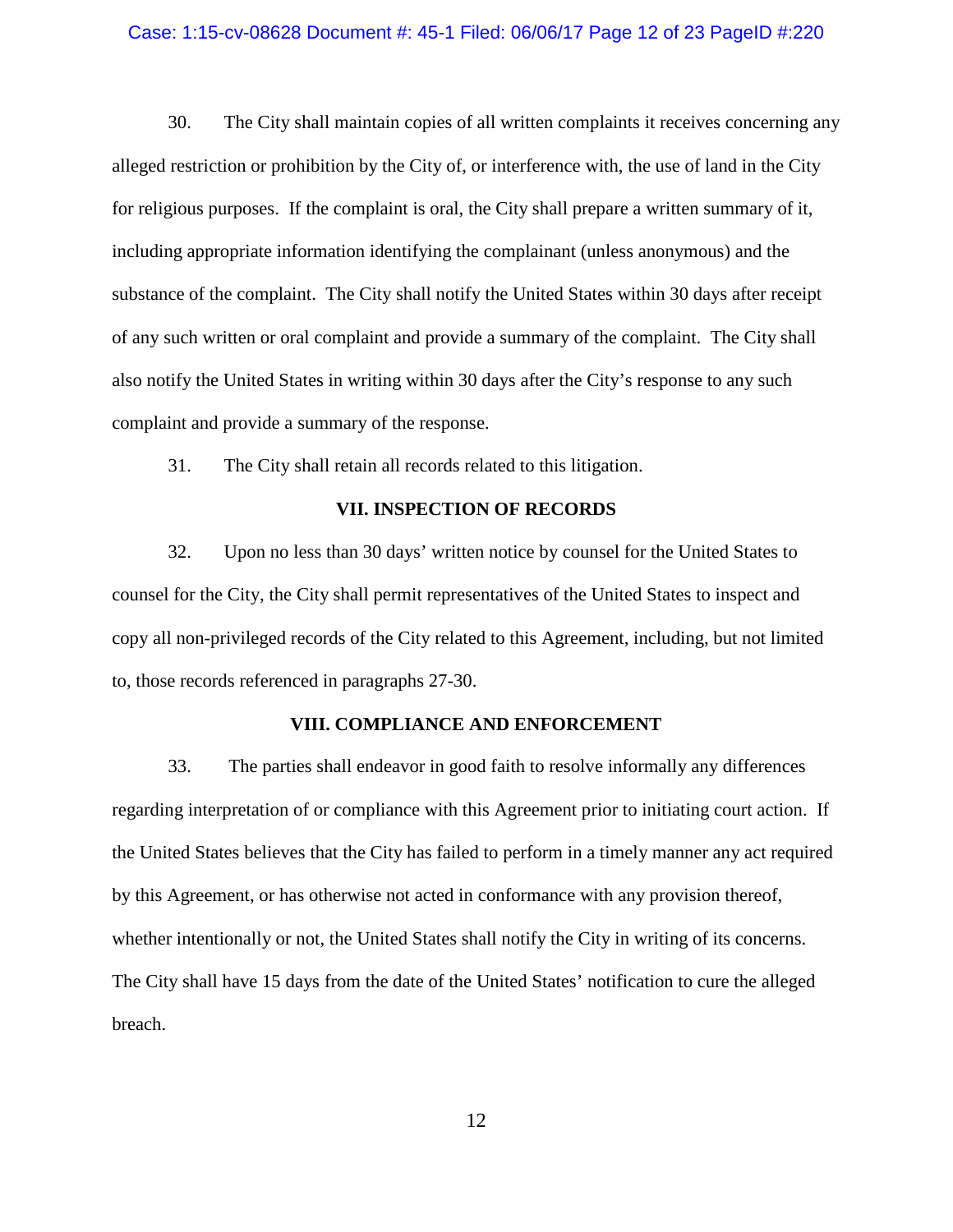#### Case: 1:15-cv-08628 Document #: 45-1 Filed: 06/06/17 Page 13 of 23 PageID #:221

34. If the Parties are unable to reach a resolution within 15 days, the United States may file a lawsuit for breach of this Agreement, or any provision thereof, in the United States District Court for the Northern District of Illinois. In any such action, the City consents to and agrees not to contest the exercise of personal jurisdiction over the City by the United States District Court for the Northern District of Illinois. The City further acknowledges that venue in Northern District of Illinois is appropriate and agrees not to raise any challenge on this basis.

35. In the event the United States files a civil action as contemplated by Paragraph 34 above, to remedy an alleged breach of this Agreement, the United States may seek, and the Court may grant as relief, the following: 1) an order mandating specific performance of any term or provision in this Agreement, without regard to whether monetary relief would be adequate; 2) an award of reasonable attorneys' fees and costs incurred in bringing an action to remedy breach of this Agreement; and 3) any additional relief that may be authorized by law or equity. If such a civil action is filed, the City expressly agrees not to count the time during which this Agreement is in place, or use the terms or existence of this Agreement, to plead, argue or otherwise raise any defenses under theories of claim preclusion, issue preclusion, statute of limitations, estoppel, laches, or similar defenses.

36. Failure by the United States to enforce any provision of this Agreement shall not operate as a waiver of the United States' right or ability to enforce any other provision of this Agreement.

## **IX. DURATION, EXECUTION AND OTHER TERMS**

37. The Agreement shall remain in effect for three years after the Effective Date.

38. This Agreement is effective on the date of the signature of the last signatory to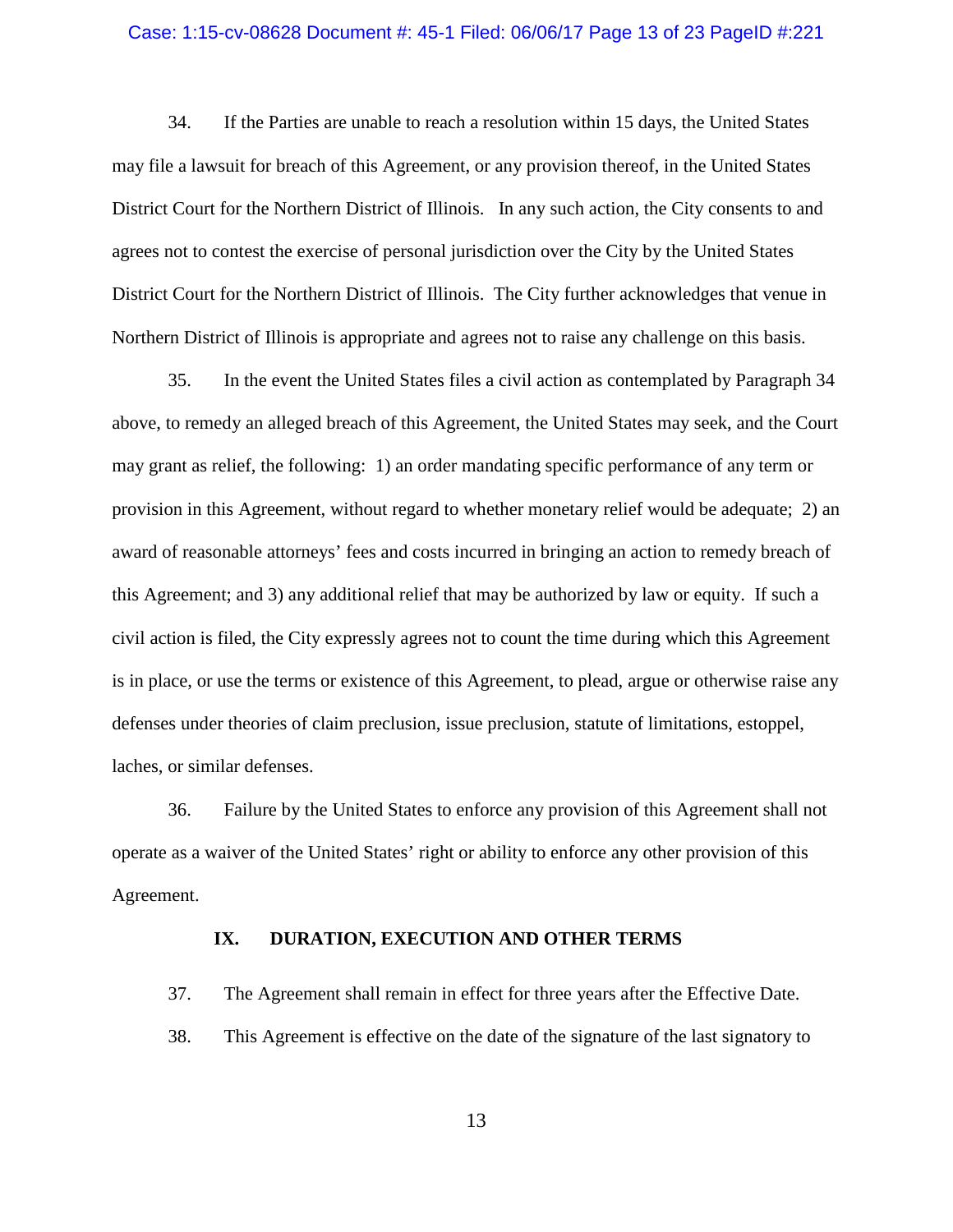#### Case: 1:15-cv-08628 Document #: 45-1 Filed: 06/06/17 Page 14 of 23 PageID #:222

the Agreement (the "Effective Date"). The Agreement may be executed in multiple counterparts, each of which together shall be considered an original but all of which shall constitute one agreement. Facsimiles of signatures shall constitute acceptable, binding signatures for purposes of this Agreement.

39. Each Party shall bear its own legal or other costs incurred in connection with this matter, including the preparation, negotiation and performance of this Agreement.

40. This Agreement constitutes the complete agreement among the Parties. No prior or contemporaneous communications, oral or written, or prior drafts shall be relevant or admissible for purposes of determining the meaning of any provision herein or in any other proceeding.

41. Each Party and signatory to this Agreement represents that it freely and voluntarily enters into this Agreement without any degree of duress or compulsion. The Parties agree that each Party and its representatives have acted consistent with the duty of good faith and fair dealing.

42. The undersigned represent and warrant that they are fully authorized to execute this Agreement on behalf of the persons and entities indicated below.

43. This Agreement is binding on the parties and their transferees, successors, heirs and assigns.

44. This Agreement is governed by and shall be interpreted under the laws of the United States. For purposes of construing or interpreting this Agreement, it shall be deemed to have been drafted by all Parties and shall not be construed or interpreted against any Party for that reason in any subsequent dispute.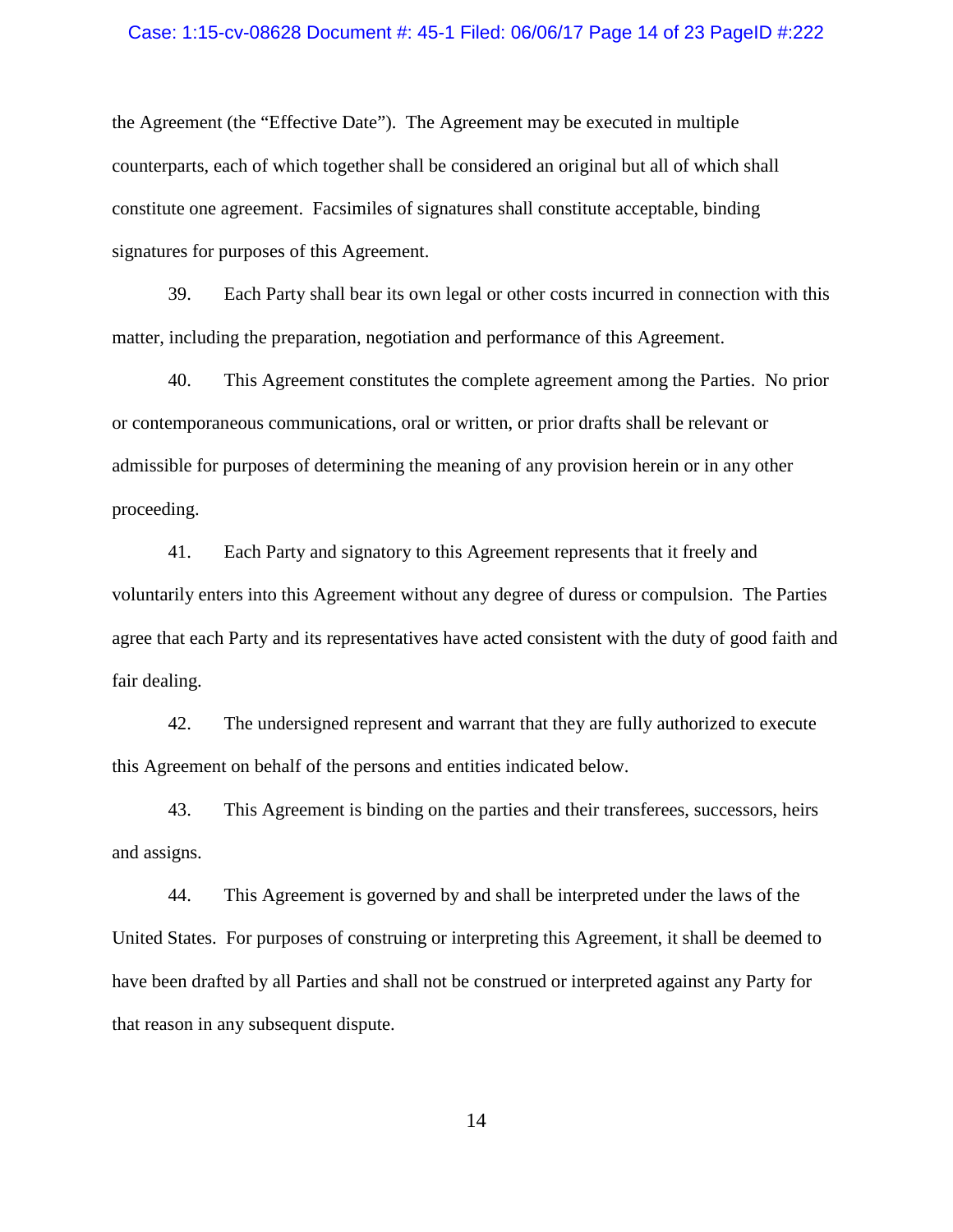#### Case: 1:15-cv-08628 Document #: 45-1 Filed: 06/06/17 Page 15 of 23 PageID #:223

45. Except where this Agreement expressly conditions or predicates performance of a duty or obligation upon the performance of a duty or obligation by another Party, the performance of one Party's duties or obligations under this Agreement shall not be discharged or excused by the actual or alleged breach of the duties and obligations by another Party.

46. This Agreement is a public document. The Parties agree and consent to the City's and the United States' disclosure of this Agreement and information concerning the terms of this Agreement to the public.

47. Should any provision of this Agreement be declared or determined by any court to be illegal or invalid, the validity of the remaining parts, terms or provisions shall not be affected thereby and said illegal or invalid part, term or provision shall be deemed not to be a part of this Agreement.

48. The Parties agree that they will defend this Agreement against any challenge by any third party.

49. This Agreement may be modified only with the written consent of the Parties. Any modification must be in writing and signed by the Parties through their authorized representatives.

### **X. TERMINATION OF LITIGATION HOLD**

50. The Parties agree that, as of the Effective Date of this Agreement, litigation is not "reasonably foreseeable" concerning the matters described above or in the United States' Complaint. To the extent that any Party previously implemented a litigation hold to preserve documents, electronically stored information (ESI), or things related to the matters described above, the Party is no longer required to maintain such litigation hold. Nothing in this paragraph relieves any Party of any other obligations imposed by this Agreement.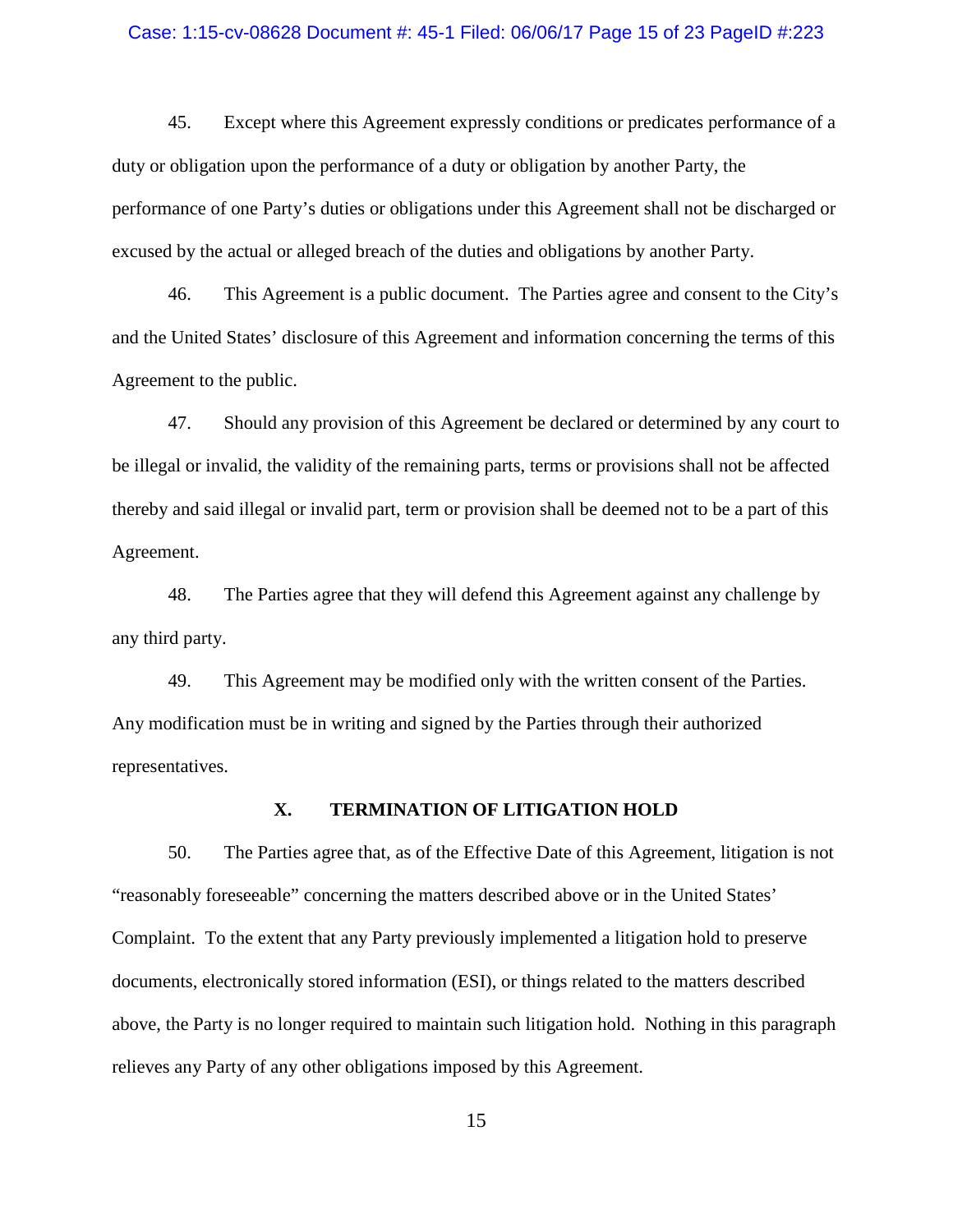Case: 1:15-cv-08628 Document #: 45-1 Filed: 06/06/17 Page 16 of 23 PageID #:224

Dated: June  $6_{.2017}$ 

For the United States:

**JOEL R. LEVIN Acting United States Attorney** Northern District of Illinois

PATRICK W. JOHNSON MICHAEL KELLY **Assistant United States Attorneys** Northern District of Illinois 219 South Dearborn Street, 9th Floor Chicago, Illinois 60604 Phone: (312) 353-5327<br>Fax: (312) 886-3501

T.E. WHEELER II Acting Assistant Attorney General Civil Rights Division

 $\left\{ \ldots \right\}$ 

**SAMEENA SHINA MAJEED** Chief TIMOTHY J. MORAN Deputy Chief RYAN G. LEE **Trial Attorney** Housing and Civil Enforcement Section Civil Rights Division U.S. Department of Justice 950 Pennsylvania Avenue NW Northwestern Building, 7th Floor Washington, DC 20530 Phone: (202) 305-3109<br>Fax: (202) 514-1116

**Attorneys for Plaintiff** United States of America

For the City of Des Plaines:

MICHAEL G. BARTHOLOMEW **City Manager** 

APPROVED AS TO FORM ONLY

Des Plaines General Counsel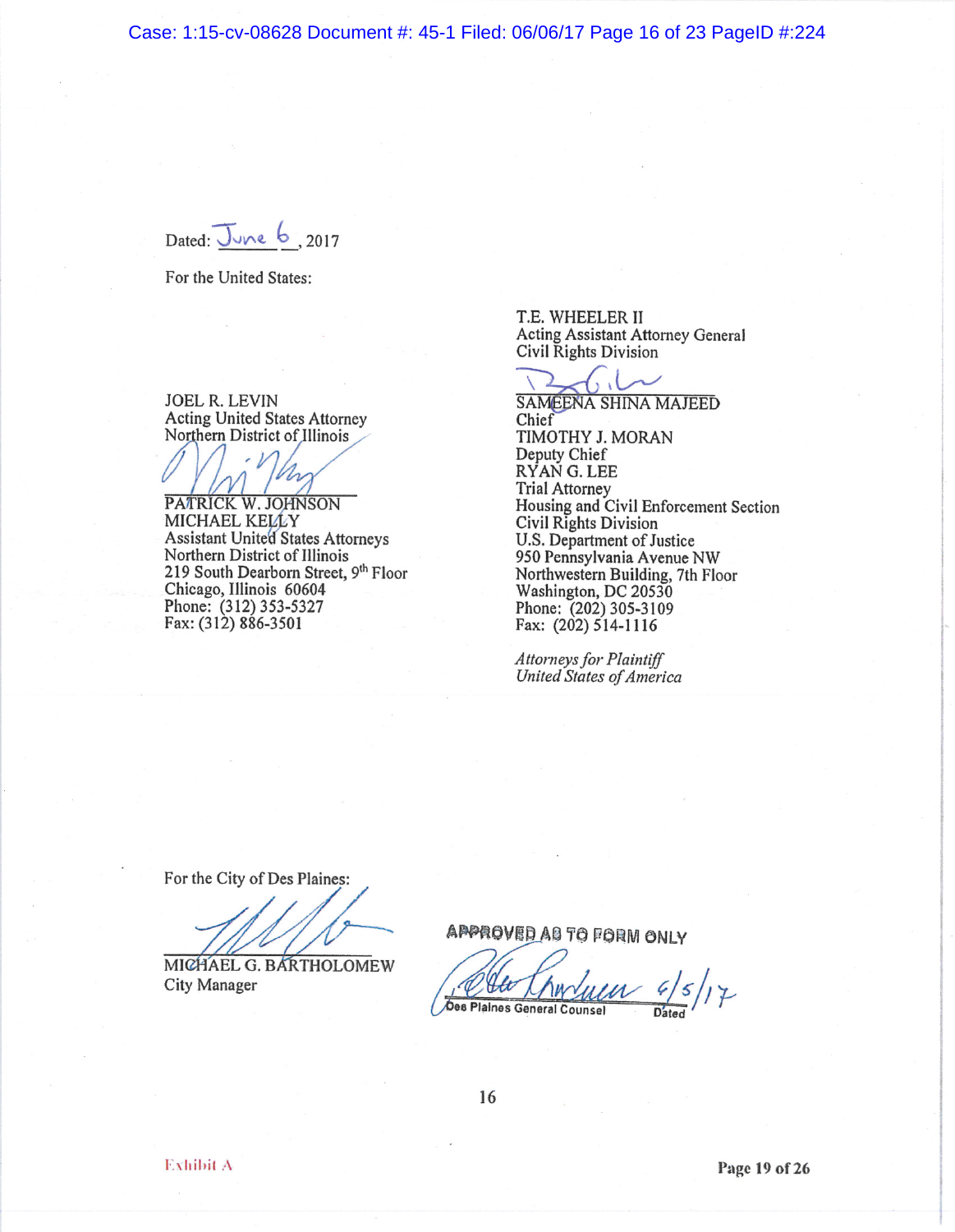### **APPENDIX A**

CONSISTENT WITH THE UNITED STATES CONSTITUTION AND THE RELIGIOUS LAND USE AND INSTITUTIONALIZED PERSONS ACT OF 2000 (RLUIPA), THE CITY OF DES PLAINES DOES NOT APPLY ITS LAND USE REGULATIONS IN A MANNER THAT IMPOSES A SUBSTANTIAL BURDEN ON THE FREE EXERCISE OF RELIGION, UNLESS IT IS IN FURTHERANCE OF A COMPELLING GOVERNMENTAL INTEREST AND IMPOSED IN THE LEAST RESTRICTIVE MEANS, TREAT RELIGIOUS ASSEMBLIES OR INSTITUTIONS ON LESS THAN EQUAL TERMS WITH NONRELIGIOUS ASSEMBLIES OR INSTITUTIONS, OR DISCRIMINATE AGAINST ANY RELIGIOUS ASSEMBLY OR INSTITUTION ON THE BASIS OF RELIGION OR RELIGIOUS DENOMINATION.

On \_\_\_\_\_\_\_\_\_\_\_\_\_\_\_\_, 2017, the United States and the City of Des Plaines entered into a Settlement Agreement resolving a lawsuit brought by the United States against the City of Des Plaines under RLUIPA and related to a zoning request filed by the Society of American Bosnians and Herzegovinians (formerly known as the American Islamic Center). Under the terms of the Agreement, the City of Des Plaines has agreed, among other things, to provide notice of this Agreement to you and any other person, religious assembly, or institution, since January 1, 2010, who or which had applied for and was denied a conditional use permit, rezoning, variance, special exemption, or any other land use determination, concerning the religious use of property. A copy of the Agreement referenced above and entered in United States v. City of Des Plaines, Illinois, Civ. No. 15-cv-8628 (N.D. Ill.), is available on the City's website at \_\_\_\_\_\_\_\_\_\_or the Department of Justice's website at \_\_\_\_\_\_\_\_\_\_\_\_\_\_\_\_.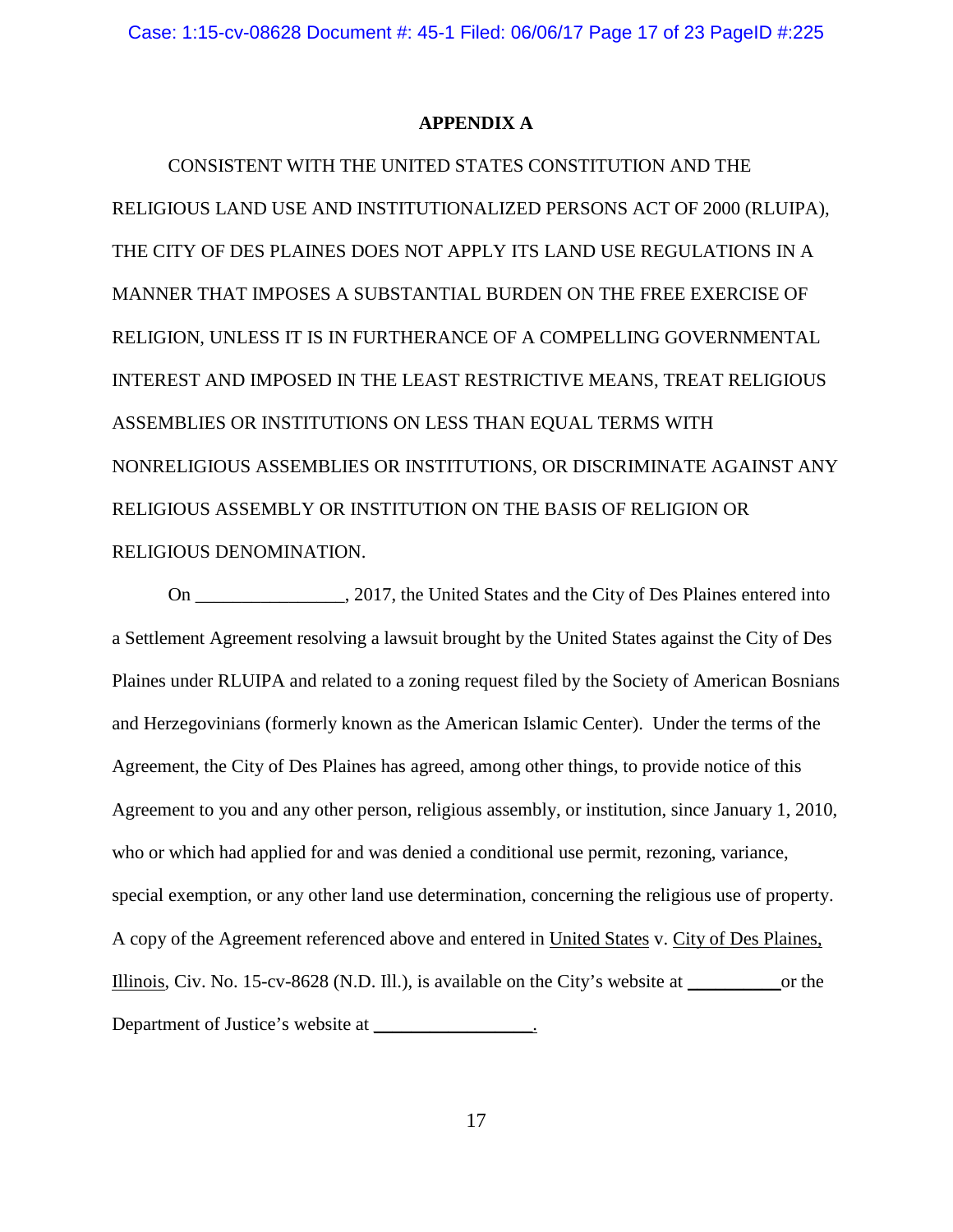### Case: 1:15-cv-08628 Document #: 45-1 Filed: 06/06/17 Page 18 of 23 PageID #:226

Under RLUIPA, no local government may apply its land use regulations in a manner that imposes a substantial burden on the religious exercise of a person, including a religious assembly or institution, unless it is in furtherance of a compelling governmental interest and imposed in the least restrictive means. RLUIPA also provides that no local government may apply its land use regulations in a manner that treats a religious assembly or institution on less than equal terms with a nonreligious institution or assembly. Finally, RLUIPA provides that no local government may impose or implement a land use regulation in a manner that discriminates on the basis of religion against a religious assembly or institution.

If you believe the City of Des Plaines, or any other local government or municipality, has violated your rights under RLUIPA, please contact the United States Department of Justice at:

> United States Department of Justice Civil Rights Division Housing and Civil Enforcement Section 950 Pennsylvania Avenue NW—G Street Washington, DC 20530 Attn: DJ# 210-23-19 (202) 514-4713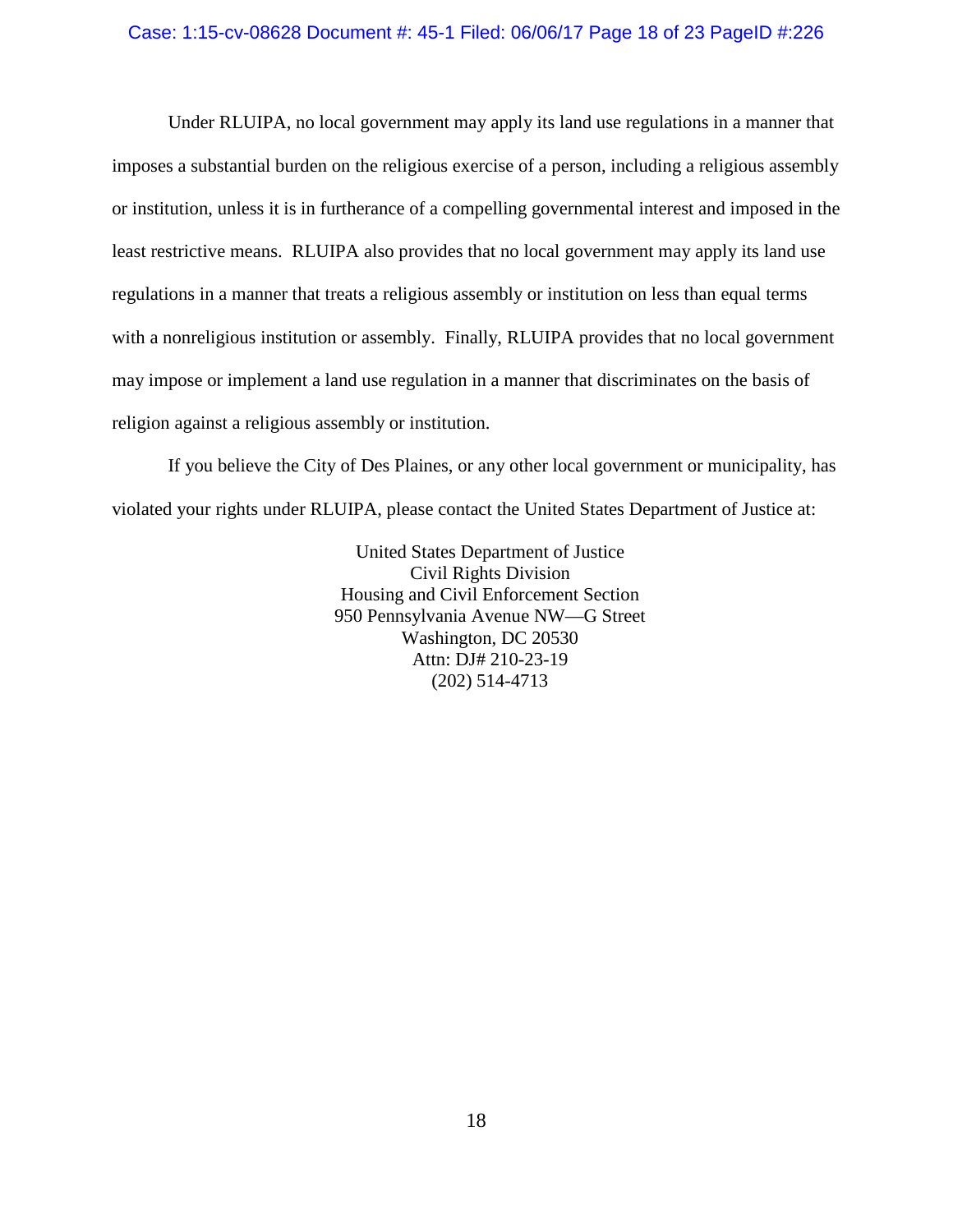### **APPENDIX B**

## **NOTICE OF SETTLEMENT AGREEMENT BETWEEN THE UNITED STATES AND THE CITY OF DES PLAINES, ILLINOIS**

CONSISTENT WITH THE UNITED STATES CONSTITUTION AND THE RELIGIOUS LAND USE AND INSTITUTIONALIZED PERSONS ACT OF 2000 (RLUIPA), THE CITY OF DES PLAINES DOES NOT APPLY ITS LAND USE REGULATIONS IN A MANNER THAT IMPOSES A SUBSTANTIAL BURDEN ON THE FREE EXERCISE OF RELIGION, UNLESS IT IS IN FURTHERANCE OF A COMPELLING GOVERNMENTAL INTEREST AND IMPOSED IN THE LEAST RESTRICTIVE MEANS, TREATS RELIGIOUS ASSEMBLIES OR INSTITUTIONS LESS EQUALLY WITH NONRELIGIOUS ASSEMBLIES OR INSTITUTIONS, OR DISCRIMINATES ON THE BASIS OF RELIGION.

On \_\_\_\_\_\_\_\_\_\_\_\_\_\_\_\_\_, 2017, United States and the City of Des Plaines have entered into a Settlement Agreement resolving a lawsuit brought by the United States against the City of Des Plaines under RLUIPA and related to a zoning request filed by the Society of American Bosnians and Herzegovinians (formerly known as the American Islamic Center) in the application of its zoning and land use laws.

Under RLUIPA, no local government may apply its zoning or land use laws in a manner that imposes a substantial burden on the religious exercise of a person, including a religious assembly or institution, unless it is in furtherance of a compelling governmental interest and imposed in the least restrictive means. RLUIPA also provides that no local government may apply a land use regulation in a manner that treats a religious assembly or institution on less than equal terms with a nonreligious institution or assembly. Finally, RLUIPA provides that no local government may impose or implement a land use regulation in a manner that discriminates on the basis of religion against a religious assembly or institution.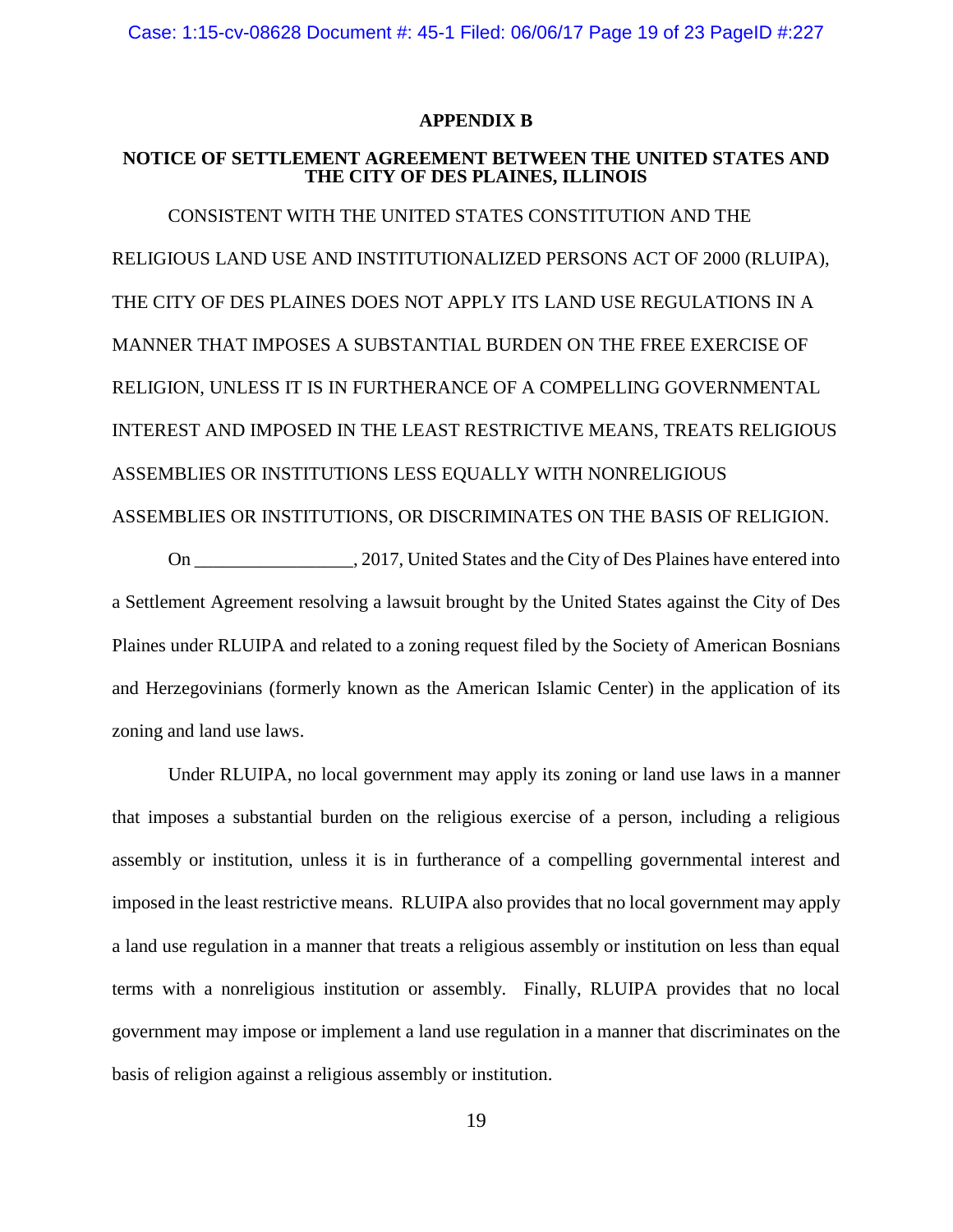## Case: 1:15-cv-08628 Document #: 45-1 Filed: 06/06/17 Page 20 of 23 PageID #:228

If you believe that the City of Des Plaines, or any other local government or municipality,

has violated your rights under RLUIPA, please contact the United States Department of Justice at:

### (202) 514-4713

You may also write to:

United States Department of Justice Civil Rights Division Housing and Civil Enforcement Section 950 Pennsylvania Ave. N.W. -G St. Washington, DC 20530 Attn:  $\bar{D}J \# 210-23-19$ 

If you would like a copy of the Settlement Agreement referenced above and entered in United States v. City of Des Plaines, Civ. No. 15-cv-8628 (N.D. Ill.), please visit the City's website at \_\_\_\_\_\_\_\_\_\_\_\_or the Department of Justice's website at \_\_\_\_\_\_\_\_\_\_\_\_\_\_\_.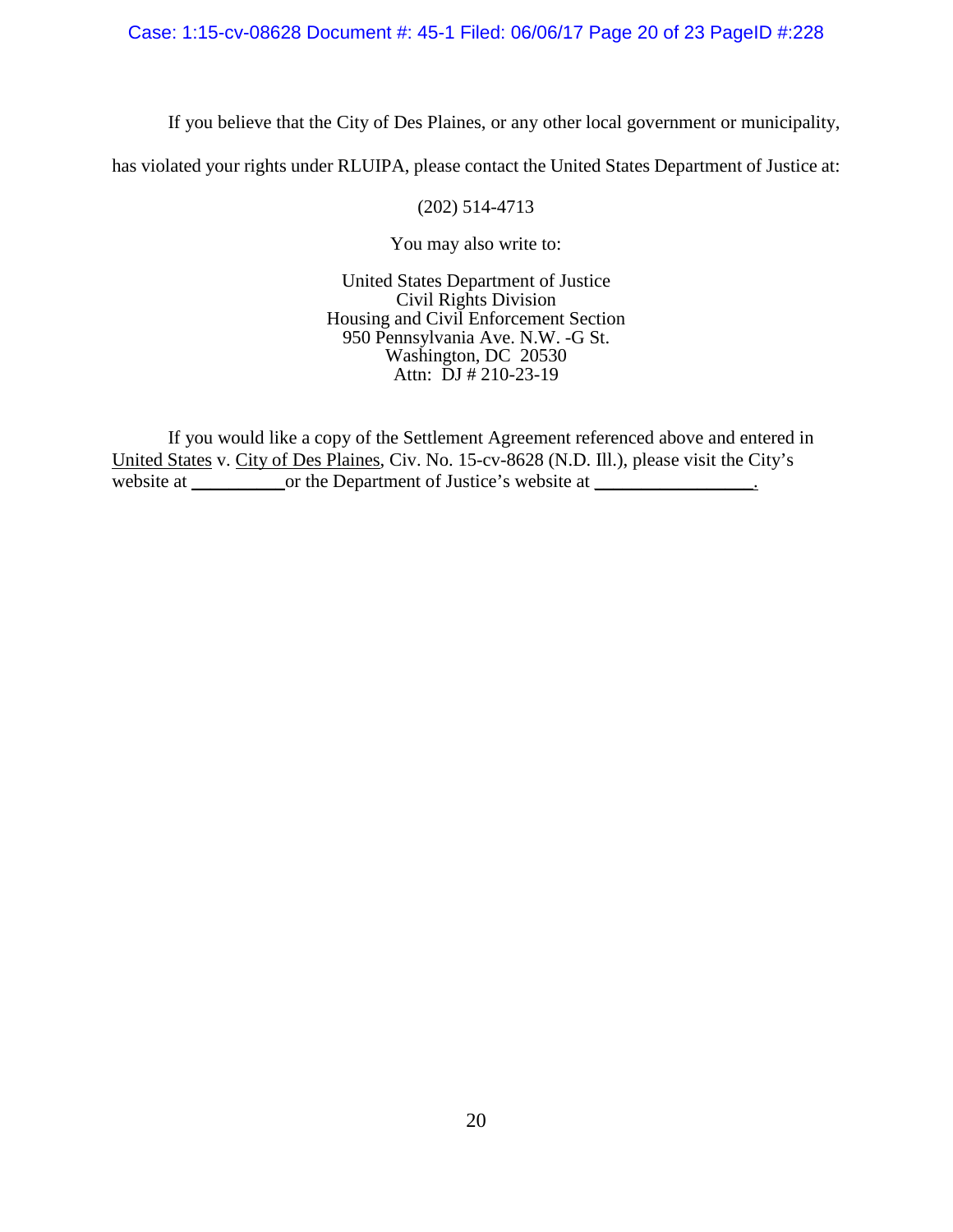# **APPENDIX C**

# **COMPLAINT AGAINST THE CITY OF DES PLAINES**

Under the terms of a Settlement Agreement with the United States Department of Justice, the City of Des Plaines has agreed to take certain actions to ensure that it does not violate the Religious Land Use and Institutionalized Persons Act of 2000 (RLUIPA), including processing this complaint and providing you with a free copy of the Settlement Agreement in United States v. City of Des Plaines, Case No. 15-cv-8628 (N.D. Ill.).

Name: \_\_\_\_\_\_\_\_\_\_\_\_\_\_\_\_\_\_\_\_\_\_\_

Address:

Telephone: \_\_\_\_\_\_\_\_\_\_\_\_\_\_\_\_\_\_\_\_\_

Please state briefly the nature of the service or request that you made of the City of Des Plaines (e.g., rezoning, conditional use permit, variance, etc.). In addition, please include a description of the religious land use and institution at issue in your request:

\_\_\_\_\_\_\_\_\_\_\_\_\_\_\_\_\_\_\_\_\_\_\_\_\_\_\_\_\_\_\_\_\_\_\_\_\_\_\_\_\_\_\_\_\_\_\_\_\_\_\_\_\_\_\_\_\_\_\_\_\_\_\_\_\_\_\_\_\_\_\_\_\_\_\_\_\_\_

\_\_\_\_\_\_\_\_\_\_\_\_\_\_\_\_\_\_\_\_\_\_\_\_\_\_\_\_\_\_\_\_\_\_\_\_\_\_\_\_\_\_\_\_\_\_\_\_\_\_\_\_\_\_\_\_\_\_\_\_\_\_\_\_\_\_\_\_\_\_\_\_\_\_\_\_\_\_

\_\_\_\_\_\_\_\_\_\_\_\_\_\_\_\_\_\_\_\_\_\_\_\_\_\_\_\_\_\_\_\_\_\_\_\_\_\_\_\_\_\_\_\_\_\_\_\_\_\_\_\_\_\_\_\_\_\_\_\_\_\_\_\_\_\_\_\_\_\_\_\_\_\_\_\_\_\_

Please state briefly in what way(s) you believe that the City of Des Plaines may have violated your rights under the United States Constitution, federal law (including RLUIPA), the Illinois State Constitution, Illinois State law, or the City of Des Plaines Code in relation to your religious land use:

\_\_\_\_\_\_\_\_\_\_\_\_\_\_\_\_\_\_\_\_\_\_\_\_\_\_\_\_\_\_\_\_\_\_\_\_\_\_\_\_\_\_\_\_\_\_\_\_\_\_\_\_\_\_\_\_\_\_\_\_\_\_\_\_\_\_\_\_\_\_\_\_\_\_\_\_\_\_

\_\_\_\_\_\_\_\_\_\_\_\_\_\_\_\_\_\_\_\_\_\_\_\_\_\_\_\_\_\_\_\_\_\_\_\_\_\_\_\_\_\_\_\_\_\_\_\_\_\_\_\_\_\_\_\_\_\_\_\_\_\_\_\_\_\_\_\_\_\_\_\_\_\_\_\_\_\_

\_\_\_\_\_\_\_\_\_\_\_\_\_\_\_\_\_\_\_\_\_\_\_\_\_\_\_\_\_\_\_\_\_\_\_\_\_\_\_\_\_\_\_\_\_\_\_\_\_\_\_\_\_\_\_\_\_\_\_\_\_\_\_\_\_\_\_\_\_\_\_\_\_\_\_\_\_\_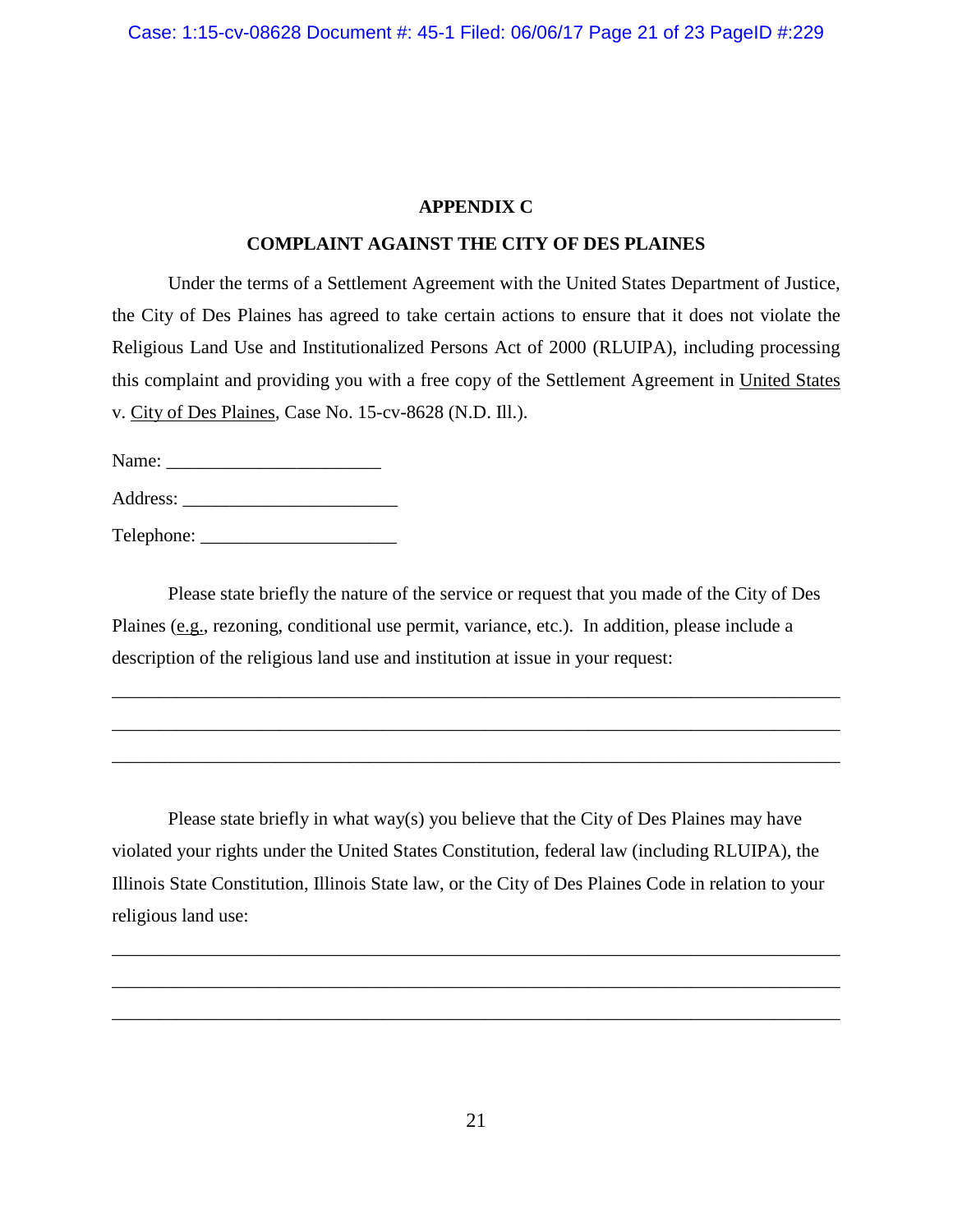Case: 1:15-cv-08628 Document #: 45-1 Filed: 06/06/17 Page 22 of 23 PageID #:230

If you believe that the City of Des Plaines, or any other local government or municipality, has discriminated against you in the implementation of its zoning or land use laws, in addition to completing this complaint, please contact the United States Department of Justice at:

(202) 514-4713

You may also write to*:*

United States Department of Justice Civil Rights Division Housing and Civil Enforcement Section 950 Pennsylvania Ave. N.W. -G St. Washington, DC 20530 Attn: DJ# 210-23-19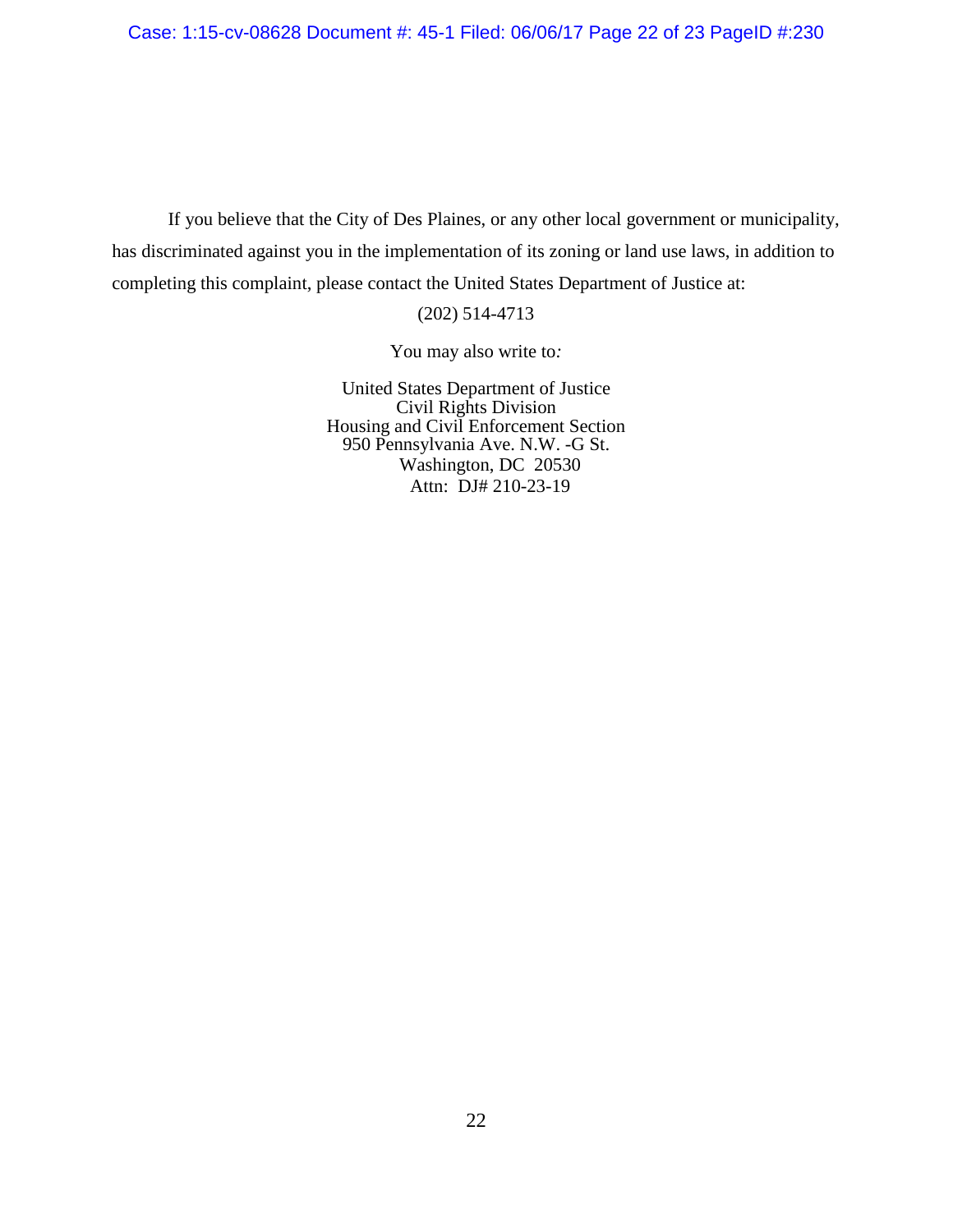Case: 1:15-cv-08628 Document #: 45-1 Filed: 06/06/17 Page 23 of 23 PageID #:231

# **APPENDIX D**

# **CERTIFICATION OF RECEIPT OF SETTLEMENT AGREEMENT**

I, \_\_\_\_\_\_\_\_\_\_\_\_\_\_\_\_\_\_\_\_\_\_\_\_\_\_\_\_\_\_\_\_\_, certify that I have received a copy of the Settlement Agreement in United States v. City of Des Plaines, Illinois, Civ. No. 15-cv-8628 (N.D. Ill.). I further certify that I have read and understand the aforementioned Settlement Agreement, that all my questions were answered concerning it, and that I understand that my violation of this Settlement Agreement may result in a civil action against the City of Des Plaines.

> \_\_\_\_\_\_\_\_\_\_\_\_\_\_\_\_\_\_\_\_\_\_ (Signature)

(Print name)

\_\_\_\_\_\_\_\_\_\_\_\_\_\_\_\_\_\_\_\_\_\_

\_\_\_\_\_\_\_\_\_\_\_\_\_\_\_\_\_\_\_\_\_\_

(Date)